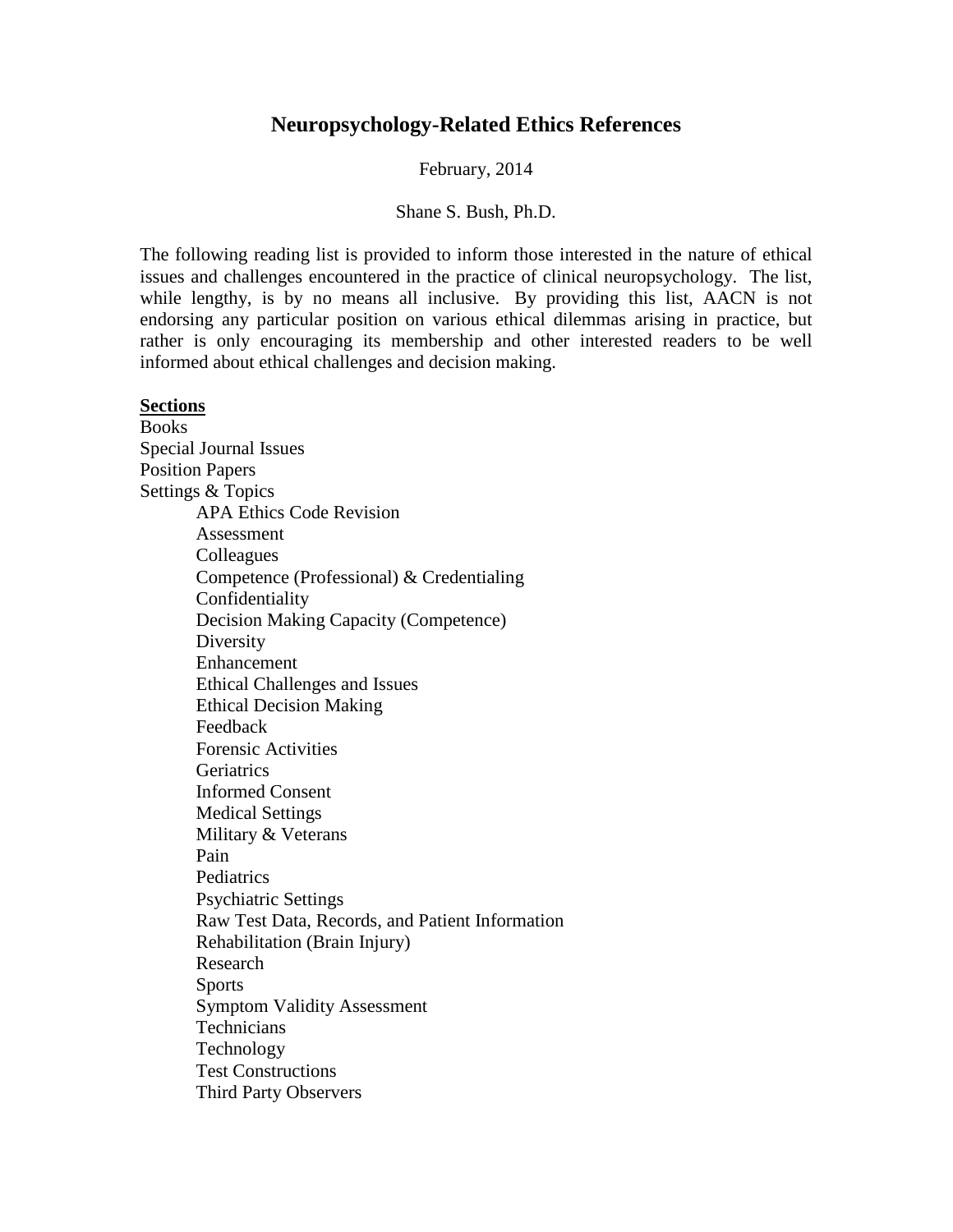#### **BOOKS**

- American Educational Research Association, American Psychological Association, National Council on measurement in Education (1999). *Standards for educational and psychological testing.* Washington, DC: American Educational Research Association.
- Bush, S.S. (Ed.) (2005). *A casebook of ethical challenges in neuropsychology*. New York: Psychology Press.
- Bush, S.S. (2007). *Ethical Decision Making in Clinical Neuropsychology*. New York: Oxford University Press.
- Bush, S.S. (2009). *Geriatric Mental Health Ethics: A Casebook*. New York: Springer Publishing Company.
- Bush, S.S., Connell, M.A., & Denney, R.L. (2006). *Ethical practice in forensic psychology: A systematic model for decision making*. Washington, D.C.: American Psychological Association.
- Bush, S.S., & Drexler, M.L. (Eds.) (2002). *Ethical Issues in Clinical Neuropsychology*. Lisse, NL: Swets & Zeitlinger Publishers.
- Fletcher-Janzen, E., Strickland, L., & Reynolds, C. (Eds). (2000). *Handbook of crosscultural neuropsychology*. New York: Kluwer Academic/Plenum Publishers.
- Grisso, T., & Appelbaum, P. (1998). *Assessing competence to consent to treatment: A guide for physicians and other health professionals*. New York: Oxford University Press.
- Hanson, S., Kerkhoff, T., & Bush, S. (2005). *Health Care Ethics for Psychologists: A Casebook.* Washington, D.C.: American Psychological Association.
- Heilbrun, K. (2001). *Principles of forensic mental health assessment*. New York: Kluwer Academic / Plenum Publishers.
- Nell, V. (2000). *Cross-cultural neuropsychological assessment: Theory and practice*. Mahway, New Jersey: Lawrence Erlbaum Associates.
- Samuda, R. J. (1998). *Psychological testing of American minorities: Issues and consequences, second edition*. Thousand Oaks, CA: Sage Publications.
- Sandoval, C.L., Frisby, K.F., Geisinger, J.D., et al. (Eds.) (1998). *Test interpretation and diversity: Achieving equity in assessment*. Washington DC: American Psychological Association.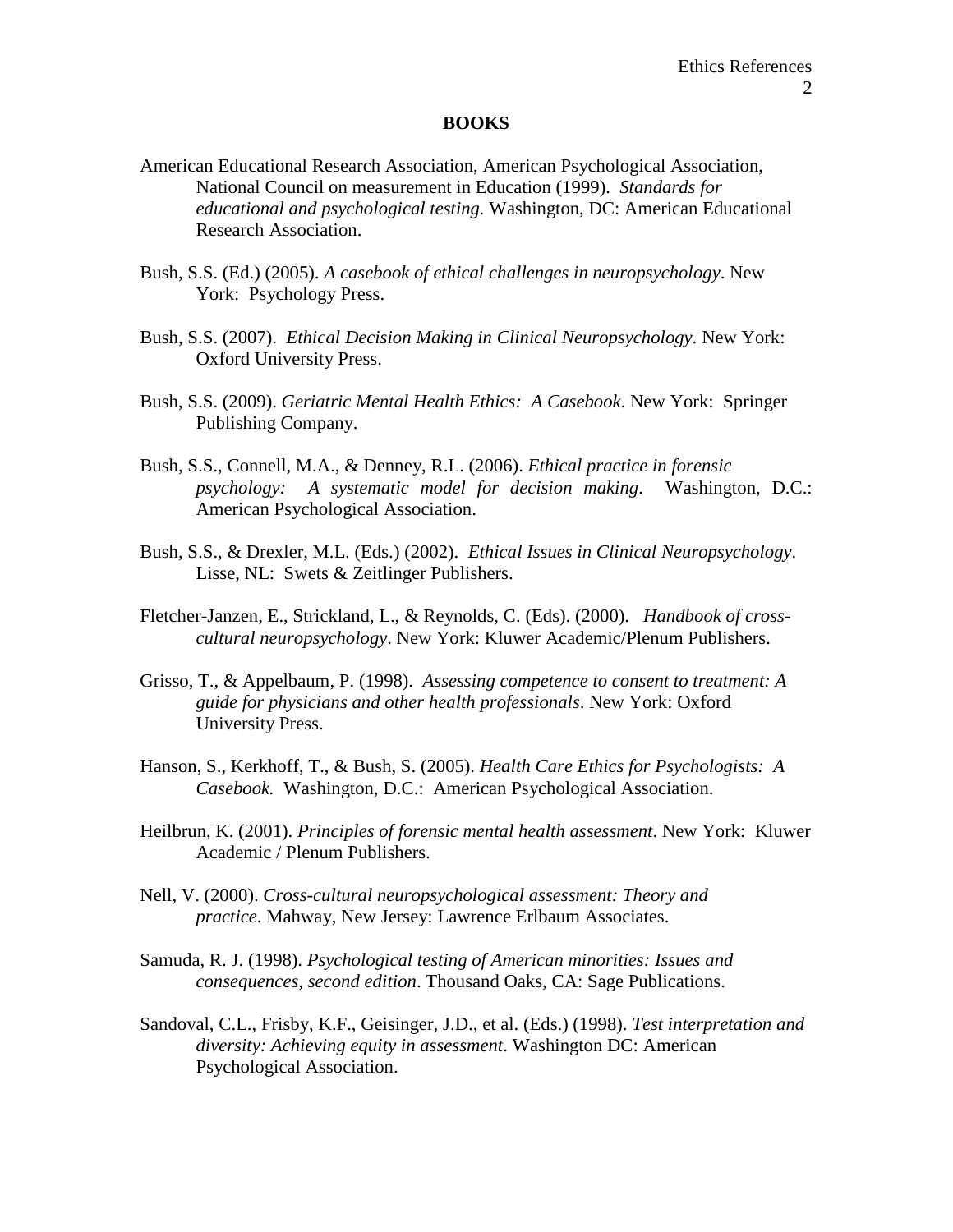#### **SPECIAL JOURNAL ISSUES**

- Banja, J. D. (Ed.; 1989). Ethical and legal issues (Special issue*). Journal of Head Trauma Rehabilitation, 4* (1).
- Banja, J.D., & Rosenthal, M. (guest editors) (1996). Ethics. *NeuroRehabilitation, 6* (2), special issue.
- Bush, S.S. (guest editor) (2005). Ethical issues in forensic neuropsychology. *Journal of Forensic Neuropsychology*, *4* (3), special issue.
- Bush, S.S., & Martin, T.A. (guest editors) (2006). Ethical controversies in neuropsychology. *Applied Neuropsychology, 13* (2), special issue.
- Deaton, A.V., & Hanson, S. (guest editors) (1996). Special issue on ethics and rehabilitation psychology: Exploring the issues. *Rehabilitation Psychology, 41* (1).
- Journal of Head Trauma Rehabilitation, 1997, Vol 12 (1).
- McCaffrey, R.J. (guest editor) (2005). Third party observers. *Journal of Forensic Neuropsychology*, *4* (2), special issue.

#### **POSITION PAPERS**

- American Academy of Clinical Neuropsychology. (1999). Policy on the use of nondoctoral-level personnel in conducting clinical neuropsychological evaluations. *The Clinical Neuropsychologists, 13* (4), 385.
- American Academy of Clinical Neuropsychology. (2001). Policy statement on the presence of third party observers in neuropsychological assessment. *The Clinical Neuropsychologist, 15*, 433-439.
- American Academy of Clinical Neuropsychology. (2003). Official position of the American Academy of Clinical Neuropsychology on ethical complaints made against clinical neuropsychologists during adversarial proceedings. *The Clinical Neuropsychologist, 17* (4), 443-445*.*
- American Academy of Clinical Neuropsychology. (2004). Official position of the American Academy of Clinical Neuropsychology on the role of neuropsychologists in the clinical use of fMRI. *The Clinical Neuropsychologist, 18*, 349-351*.*

American Academy of Clinical Neuropsychology. (2007). Practice Guidelines for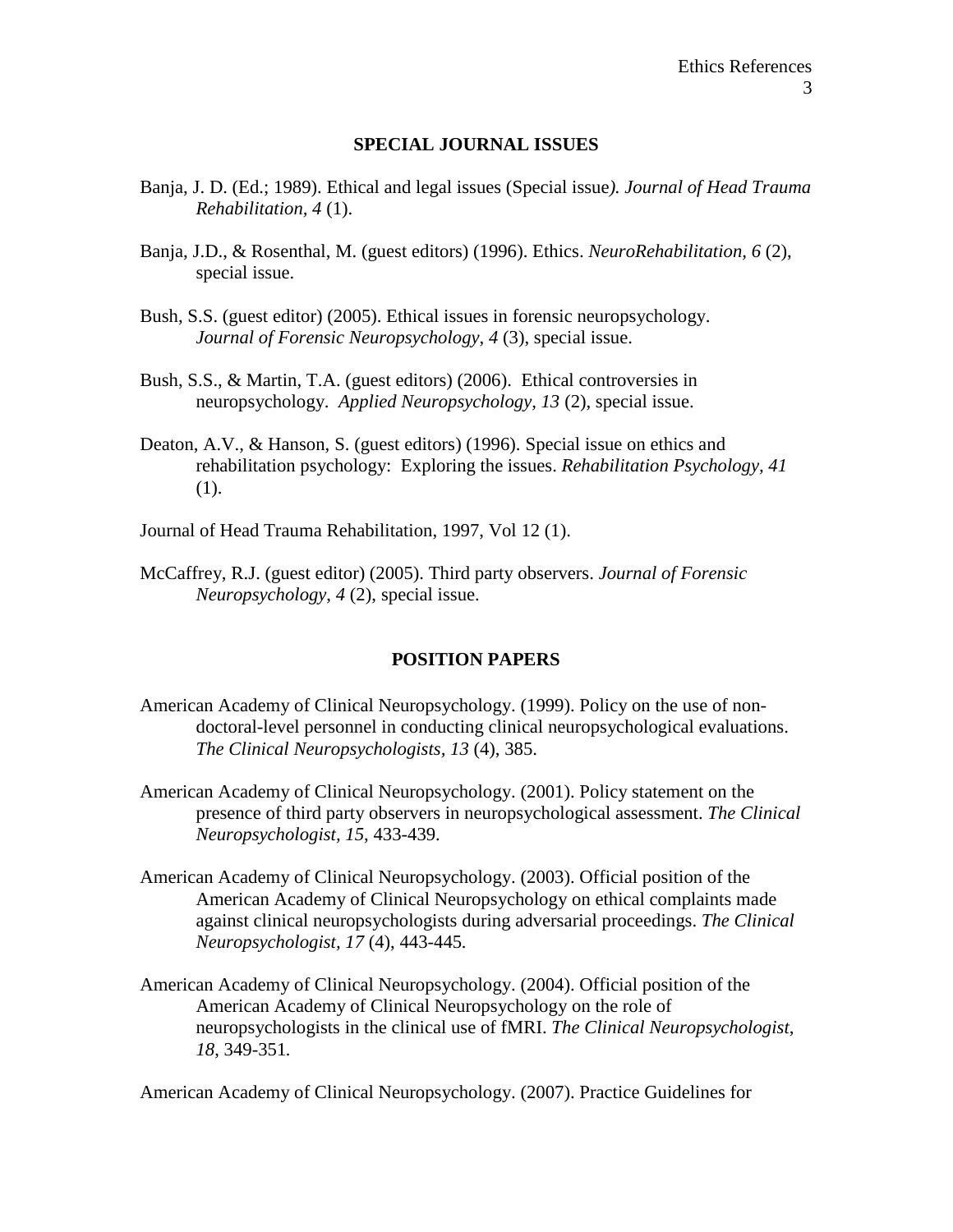Neuropsychological Assessment and Consultation. *The Clinical Neuropsychologist, 21*, 209–231.

- American Medical Association, Council on Ethical and Judicial Affairs. (1999). *Code of Medical Ethics: Current Opinions with Annotations. 100. Patient-Physician Relationships in the Context of Work-Related and Independent Medical Examinations*. Washington, D.C.: Author.
- American Psychological Association. (1991). *Guidelines for providers of services to ethnic, linguistic, and culturally diverse populations*. Washington, DC: American Psychological Association.
- American Psychological Association. (1999). Test security: Protecting the integrity of tests. *American Psychologist, 54,* 1078.
- American Psychological Association Ethics Committee. (1998). Services by telephone, teleconferencing, and Internet: A statement by the Ethics Committee of the American Psychological Association. *American Psychologist, 53,* 979.
- American Psychological Association. (2007). Record keeping guidelines. *American Psychologist, 62,* 993-1004. [www.apa.org/practice/recordkeeping.pdf.](http://www.apa.org/practice/recordkeeping.pdf)
- American Psychological Association. (2011). Guidelines for the evaluation of dementia and age related cognitive change. *American Psychologist, 67*, 1-9.
- American Psychological Association. (2013). Specialty guidelines for forensic psychology. *American Psychologist, 68*, 7-19.
- American Psychological Association. (2014). Guidelines for psychological practice with older adults. *American Psychologist, 69*, 34-65.
- Attix, D.K., Donders, J., Johnson-Greene, D., Grote, C.L., Harris, J.G., & Bauer, R.M. (2007). Disclosure of neuropsychological test data: Official position of Division 40 (Clinical Neuropsychology) of the American Psychological Association, Association of Postdoctoral Programs in Clinical Neuropsychology, and American Academy of Clinical Neuropsychology. *The clinical neuropsychologist, 21*, 232-238.
- Bauer, R.M. Iverson, G.L., Cernich, A.N., Binder, L.M., Ruff, R.M., & Naugle, R.I. (2012). Computerized neuropsychological assessment devices: Joint position paper of the American Academy of Clinical Neuropsychology and the National Academy of Neuropsychology. *The Clinical Neuropsychologist, 26*, 177-196.
- Bush, S.S., Barth, J.T., Pliskin, N.H., Arffa, S., Axelrod, B.N., Blackburn, L. A., Faust, D., Fisher, J.M., Harley, J.P., Heilbronner, R.L., Larrabee, G.J., Ricker, J.H., & Silver, C.H. (National Academy of Neuropsychology Policy & Planning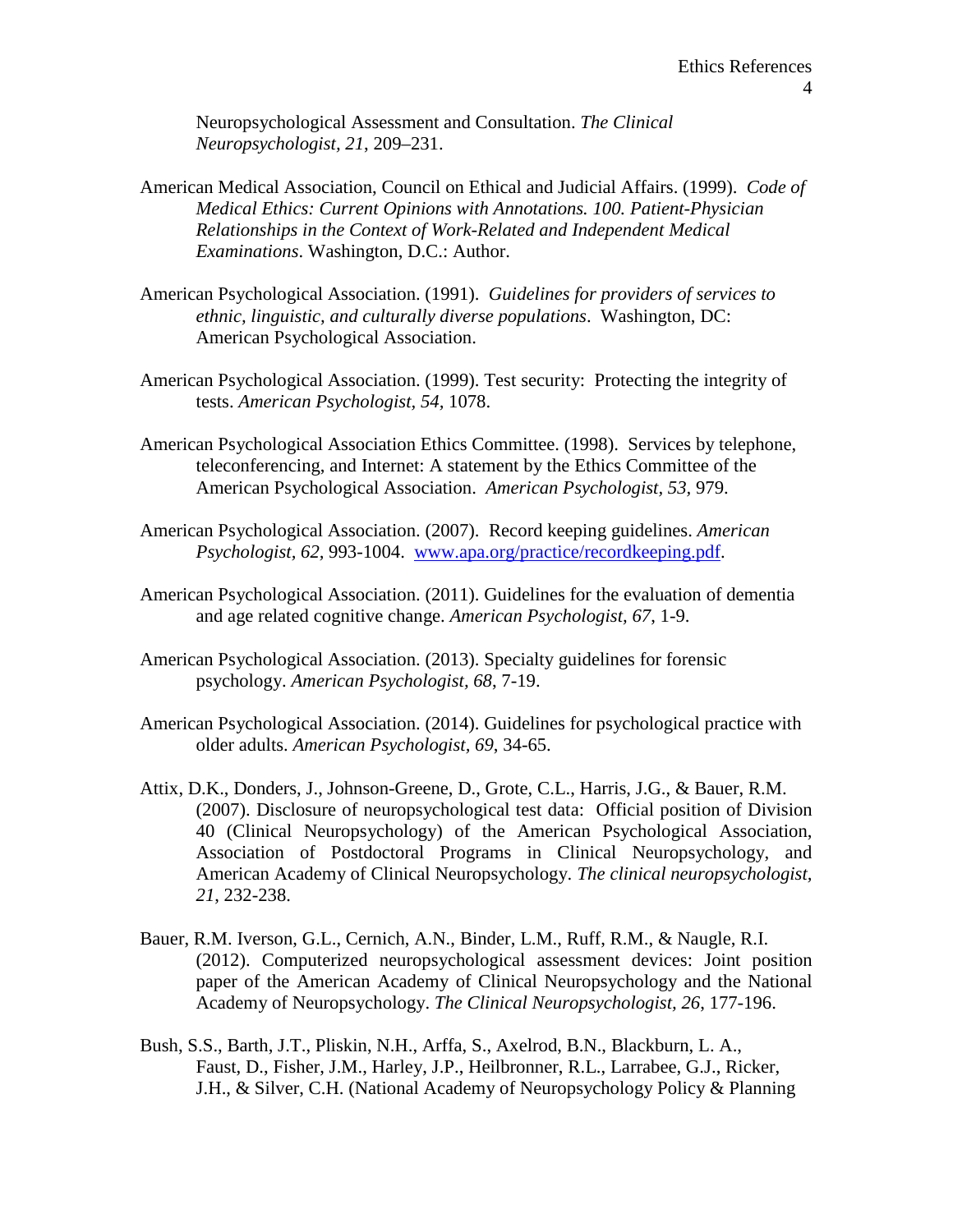Committee) (2005). Independent and court-ordered forensic neuropsychological examinations: Official statement of the National Academy of Neuropsychology. *Archives of Clinical Neuropsychology, 20* (8), 997-1007. Available online at [http://www.nanonline.org/paio/IME.shtm,](http://www.nanonline.org/paio/IME.shtm) 10/03.

- Bush, S.S., Pimental, P.A., Ruff, R.M., Iverson, G.L., Barth, J.T., & Broshek, D.K. (2009). Secretive recording of neuropsychological testing and interviewing: Official position of the National Academy of Neuropsychology. *Archives of Clinical Neuropsychology, 24,* 1-2.
- Bush, S.S., Ruff, R.M., Tröster, A.I., Barth, J.T., Koffler, S.P., Pliskin, N.H., Reynolds, C.R., & Silver, C.H. (National Academy of Neuropsychology Policy & Planning Committee) (2005). Symptom validity assessment: Practice issues and medical necessity. Official position of the National Academy of Neuropsychology. *Archives of Clinical Neuropsychology, 20* (4), 419-426.
- Committee on the Judiciary, House of Representatives. (2002). *Federal Rules of Evidence.* Washington, DC: U.S. Government Printing Office.
- Department of Veterans Affairs. (1997). *Assessment of competency and capacity of the older adult: A practice guideline for psychologists* (Publication No. PB97- 147904). Milwaukee, WI: National Center for Cost Containment.
- Echemendia, R.J., Iverson, G.L., McCrea, M., Broshek, D.K., Gioia, G.A., Sautter, S.W., Macciocchi, S.N., & Barr, W.B. (2011). Role of neuropsychologists in the evaluation and management of sport-related concussion: An inter-organizational position statement. *The Clinical Neuropsychologist, 25*, 1289-1294.
- Harcourt Assessment (2003). *HIPAA position statement*. Downloaded April 5, 2004 from http://marketplace.psychcorp.com.
- Heilbronner, R.L., Bush, S.S., Ravdin, L.D., Barth, J.T., Iverson, G.L., Ruff, R.M., Lovell, M.R., Barr, W.B., Echemendia, R.J., & Broshek, D.K. (2009). Neuropsychological consequences of boxing and recommendations to improve safety: A National Academy of Neuropsychology educational paper *Archives of Clinical Neuropsychology, 24,* 11-19.
- Heilbronner, R.L., Sweet, J.J., Attix, D.K., Krull, K.R., Henry, G.K., & Hart, R.P. (2010). Official position of the American Academy of Clinical Neuropsychology on serial assessments: The utility and challenges of repeat test administrations in clinical and forensic contexts. *The Clinical Neuropsychologist, 24*, 1267-1278.

Heilbronner, R.L., Sweet, J.J., Morgan, J.E., Larrabee, G.J., Millis, S., and Conference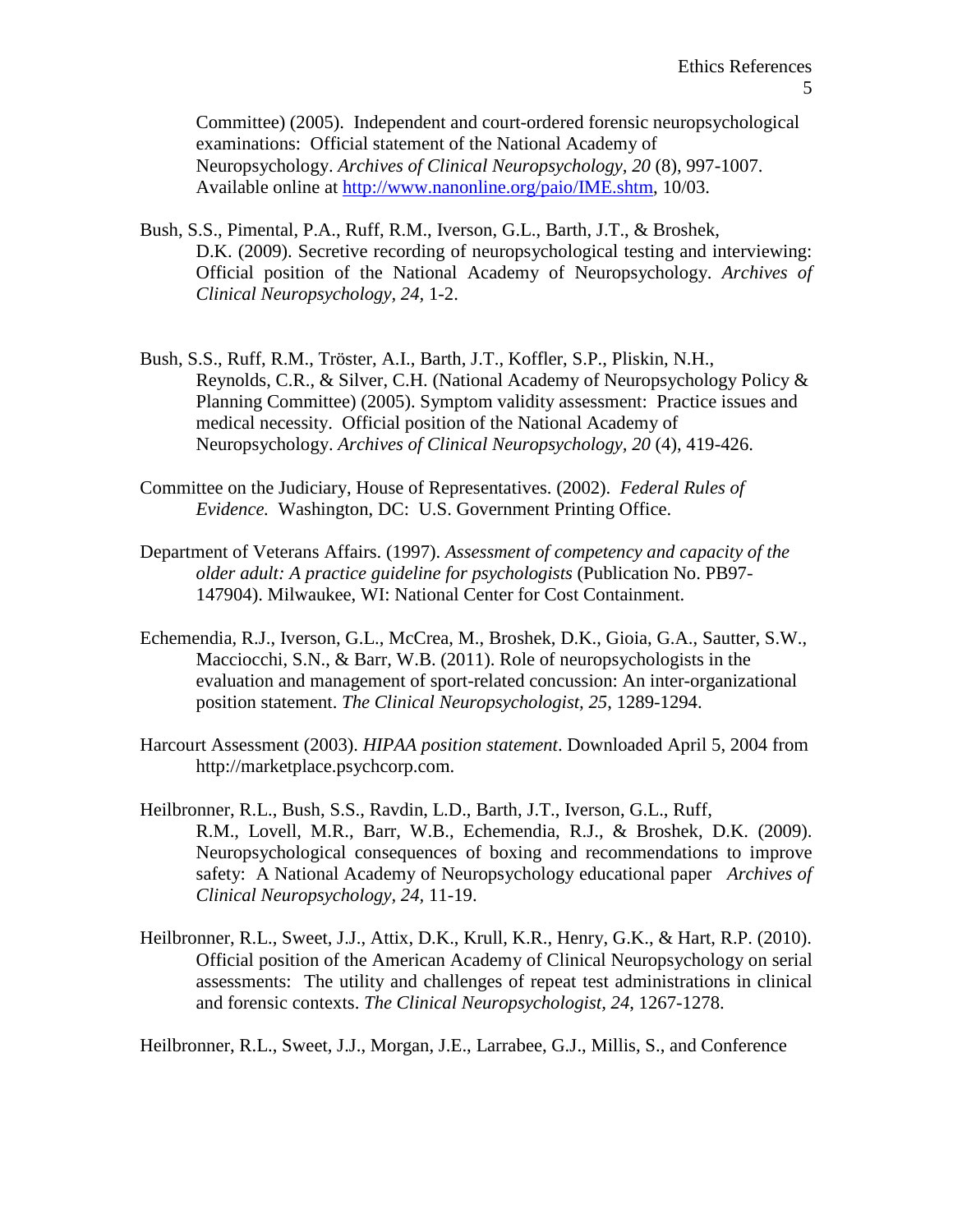Participants (2009). American Academy of Clinical Neuropsychology consensus conference statement on the neuropsychological assessment of effort, response bias, and malingering. *The Clinical Neuropsychologist, 23*, 1093-1129.

- Johnson-Green, D. and the NAN Policy & Planning Committee (2005). Informed consent in clinical neuropsychology practice: Official statement of the National Academy of Neuropsychology. *Archives of Clinical Neuropsychology, 20*, 335-340.
- McCrea, M., Pliskin, N., Barth, J., Cox, D., Fink, J., French, L., Hammeke, T., Hess, D., Hopewell, A., Orme, D., Powell, M., Ruff, R., Schrock, B., Terryberry-Spohr, L., Vanderploeg, R. & Yoash-Gantz, R. (2008). Official position of the Military TBI Task Force on the role of neuropsychology and rehabilitation psychology in the evaluation, management and research of military veterans with traumatic brain injury. *The Clinical Neuropsychologist, 22*, 10-26.
- Moser, R.S., Iverson, G.L., Echemendia, R.J., Lovell, M.R., Schatz, P., Webbe, F.M., Ruff, R.M., Barth, J.T., Broshek, D.K, Bush, S.S., Koffler, S.P., Reynolds, C.R., & Silver, C.H. (2007). Neuropsychological evaluation in the diagnosis and management of sports-related concussion: The position of the National Academy of Neuropsychology. *Archives of Clinical Neuropsychology, 22*, 909-916.
- National Academy of Neuropsychology. (2000). Presence of third party observers during neuropsychological testing: Official statement of the National Academy of Neuropsychology. *Archives of Clinical Neuropsychology, 15* (5), 379-380.
- National Academy of Neuropsychology. (2000). Test security: Official statement of the National Academy of Neuropsychology. *Archives of Clinical Neuropsychology, 15* (5), 383-386.
- National Academy of Neuropsychology Policy and Planning Committee. (2000b). Handling requests to release test data, recording and/or reproductions of test data. *Official statement of the National Academy of Neuropsychology*. [http://www.nanonline.org/paio/secappend.shtm.](http://www.nanonline.org/paio/secappend.shtm)
- National Academy of Neuropsychology. (2000). *The use of neuropsychology test technicians in clinical practice: Official statement of the National Academy of Neuropsychology*. *Archives of Clinical Neuropsychology, 15* (5), 381-382.
- National Academy of Neuropsychology. (2002). *Cognitive rehabilitation: Official statement of the National Academy of Neuropsychology*. Retrieved from <http://www.nanonline.org/paio/cogrehab.shtm> 1/16/04.
- National Academy of Neuropsychology Policy and Planning Committee. (2003). *Test Security: An update. Official statement of the National Academy of Neuropsychology*. [http://nanonline.org/paio/security\\_update.shtm.](http://nanonline.org/paio/security_update.shtm)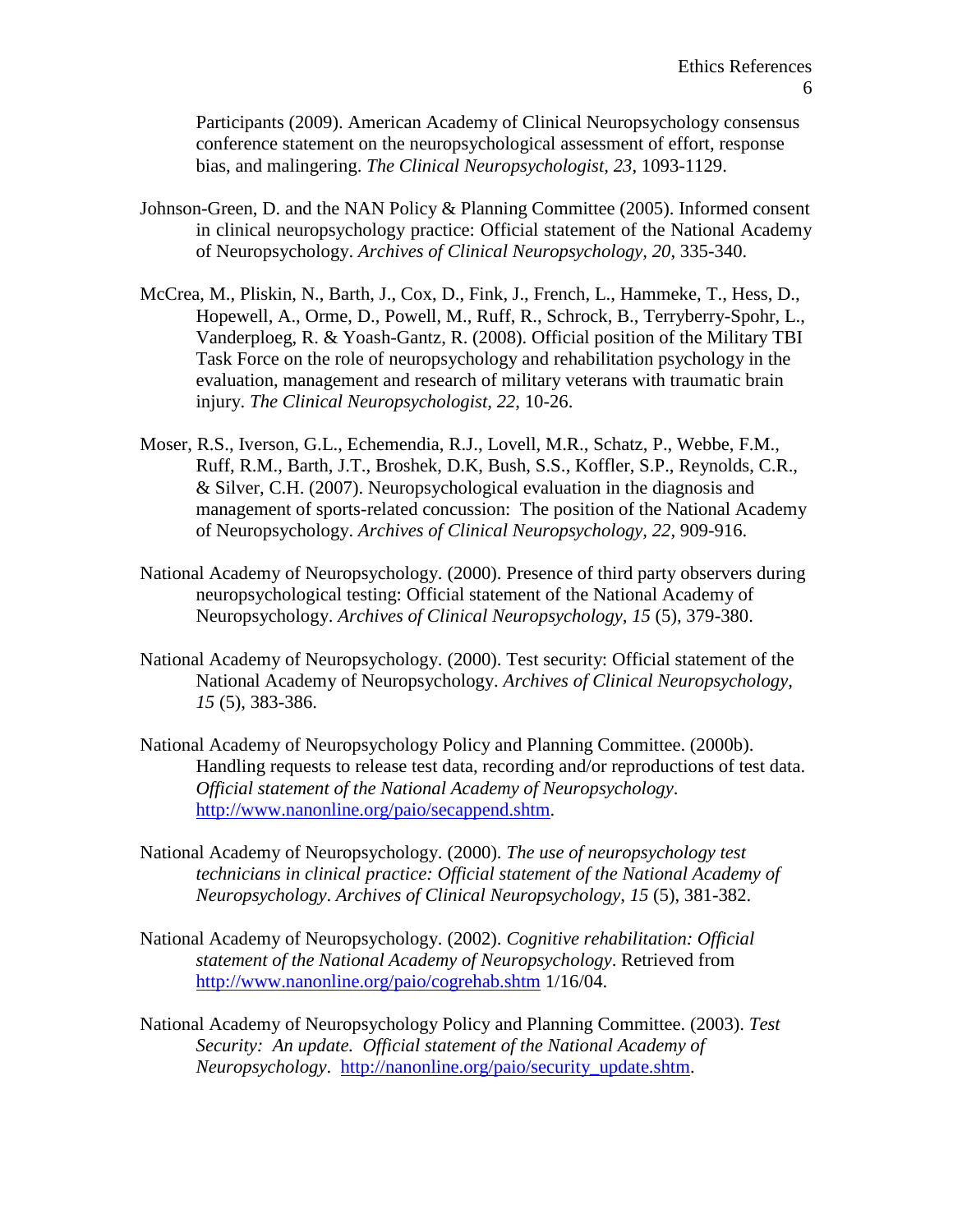- Psychological Corporation. (2004). Releasing test materials: Position of the Psychological Corporation. *Bulletin of the National Academy of Neuropsychology, 19* (1), 1-8.
- Puente, A.E., Adams, R., Barr, W.B., Bush, S.S., Ruff, R.M., Barth, J.T., Academy of Neuropsychology Policy & Planning Committee) (2006). The use, education, training, and supervision of neuropsychological test technicians (psychometrists) in clinical practice. Official statement of the National Academy of Neuropsychology. *Archives of Clinical Neuropsychology, 21,* 837-839.
- Ruff, R.M., Iverson, G.L., Barth, J.T., Bush, S.S., & Broshek, D.K. (2009). Recommendations for diagnosing a mild traumatic brain injury: A National Academy of Neuropsychology Education Paper. *Archives of Clinical Neuropsychology, 24*, 3-10.
- Ruff, R.M., Iverson, G.L., Binder, L.M., Bush, S.S., MacAllister, W.S., Richards, P.M., & Stutts, M. (2012). *Conflict of Interest Inherent in Contingency Fee Arrangements: National Academy of Neuropsychology Position Statement*. Available at [http://nanonline.org/docs/ResearchandPublications/PositionPapers/Contingency%](http://nanonline.org/docs/ResearchandPublications/PositionPapers/Contingency%20fee.pdf) [20fee.pdf.](http://nanonline.org/docs/ResearchandPublications/PositionPapers/Contingency%20fee.pdf)
- Silver, C.H., Blackburn, L.B., Arffa, S., Barth, J.T., Bush, S.S., Koffler, S.P., Pliskin, N.H., Reynolds, C.R., Ruff, R.M., Tröster, A.I., Moser, R.S., & Elliott, R.W. (NAN Policy & Planning Committee) (2006). The importance of neuropsychological assessment for the evaluation of childhood learning disorders. Official statement of the National Academy of Neuropsychology. *Archives of Clinical Neuropsychology, 21,* 741-744.
- Silver, C.H., Ruff, R.M., Iverson, G.L., Barth, J.T., Broshek, D.K, Bush, S.S., Koffler, S.P., & Reynolds, C.R. (NAN Policy & Planning Committee) (2008). Learning disabilities: The need for neuropsychological evaluation. *Archives of Clinical Neuropsychology*, 23, 217-219.
- Sweet, J.J., Perry, W., Ruff, R.M., Shear, P.K., & Guidotti Breting, L.M. (2012). The Inter-organizational Summit on Education and Training (ISET) 2010 survey on the influence of the Houston Conference Training Guidelines. *The Clinical Neuropsychologist, 26,* 1055-1076.
- Turner, S.M., DeMers, S.T., Fox, H.R., & Reed, G. (2001). APA's guidelines for testuser qualifications: An executive summary. *American Psychologist, 56*, 1099- 1113.

### **SPECIAL TOPICS**

### **APA Ethics Code Revision**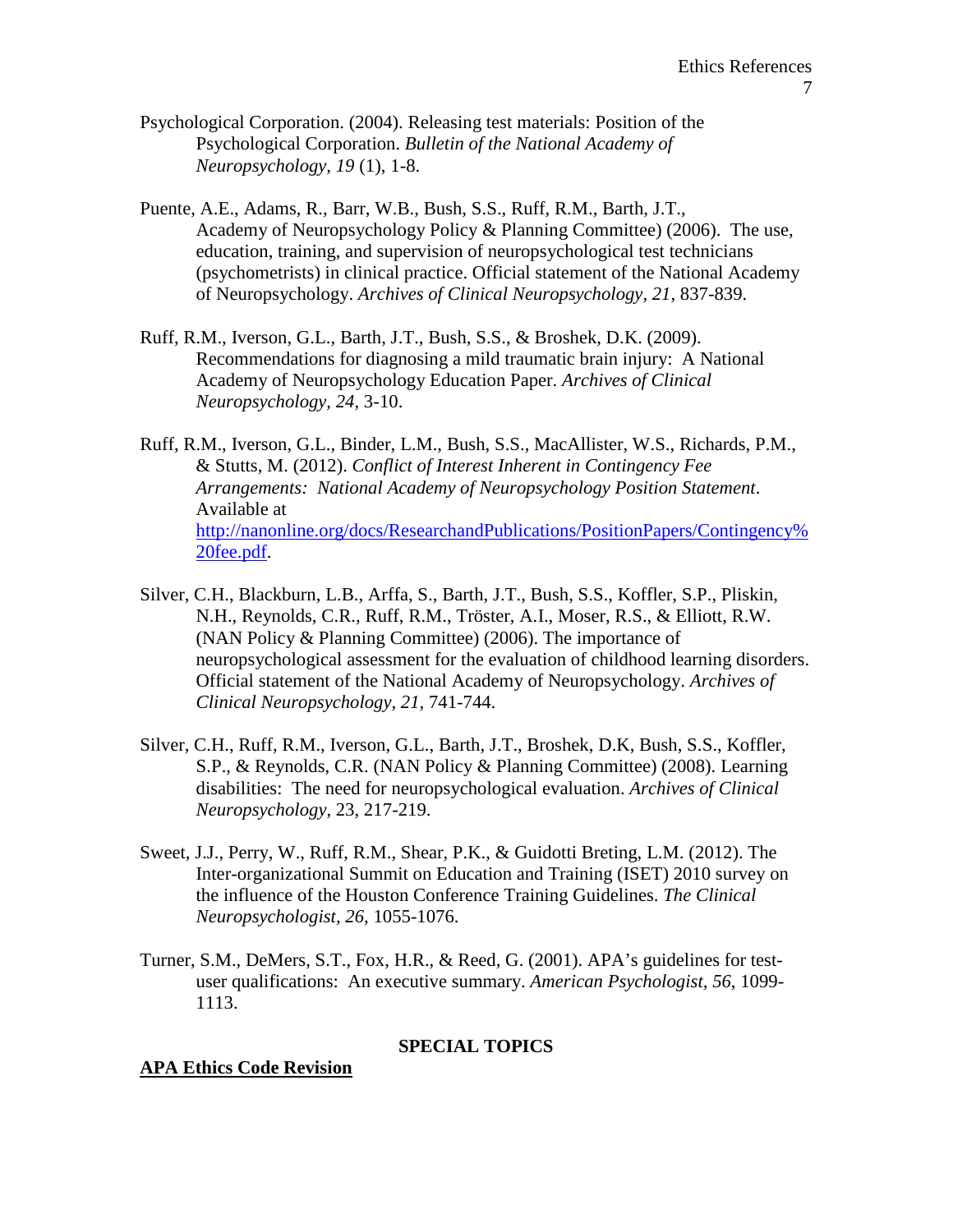- Adams, K.M. (2003). It's a whole new world: Or is it? Reflections on the new APA Ethics Code. *Newsletter 40, 21* (1), 5-6 & 18.
- Bush, S.S. (2005). Differences between the 1992 and 2002 APA Ethics Codes: A brief overview. In S.S. Bush (Ed.), *A casebook of ethical challenges in neuropsychology* (pp. 1-8). New York: Psychology Press.
- Bush, S., & Macciocchi, S. (2003). The 2002 APA Ethics Code: Select changes relevant to neuropsychology. *Bulletin of the National Academy of Neuropsychology, 18* (2), 1-2 & 7-8.
- Bush, S., Goldberg, A., & Johnson-Greene, D. (2003). Rehabilitation psychology ethics: Understanding and applying the 2002 APA Ethics Code. *Rehabilitation Psychology News, 30* (4), 13-15.
- Erard, R.E. (2004). Release of test data under the 2002 Ethics Code and the HIPAA privacy rule. *Journal of Personality Assessment, 82*(1), 23-30.
- Knapp, S., & VandeCreek, L. (2003). An overview of the major changes in the 2002 APA Ethics Code. *Professional Psychology: Research and Practice, 34* (3), 301- 308.
- Knapp, S., & Vandecreek, L. (2004). A principle-based analysis of the 2002 American Psychological Association ethics code. *Psychotherapy: Theory, research, practice, training, 41* (3), 247-254.

#### **Assessment**

- Anderson, R. M. Jr., & Shields, H. (1998). Ethical issues in neuropsychological assessment. In R. M. Anderson, Jr., T. L. Needels, & H. V. Hall (Eds.), *Avoiding ethical misconduct in psychology specialty areas* (pp. 131-141). Springfield, IL: Charles C. Thomas Publisher.
- Binder, L.M., & Thompson, L.L. (1995). The ethics code and neuropsychological assessment practices. *Archives of Clinical Neuropsychology, 10* (1), 27-46.
- Fisher, J.M., Johnson-Greene, D., & Barth, J.T. (2002). Examination, diagnosis, and interventions in clinical neuropsychology in general and with special populations: An overview. In S.S. Bush & M.L. Drexler (Eds.), *Ethical issues in clinical neuropsychology* (pp. 3-22). Lisse, NL: Swets & Zeitlinger Publishers.
- Messick, S. (1999). Test validity and the ethics of assessment. In D.N.Bersoff (Ed.), *Ethical conflicts in psychology*, 2nd ed. (pp.285-286). Washington, DC: American Psychological Association.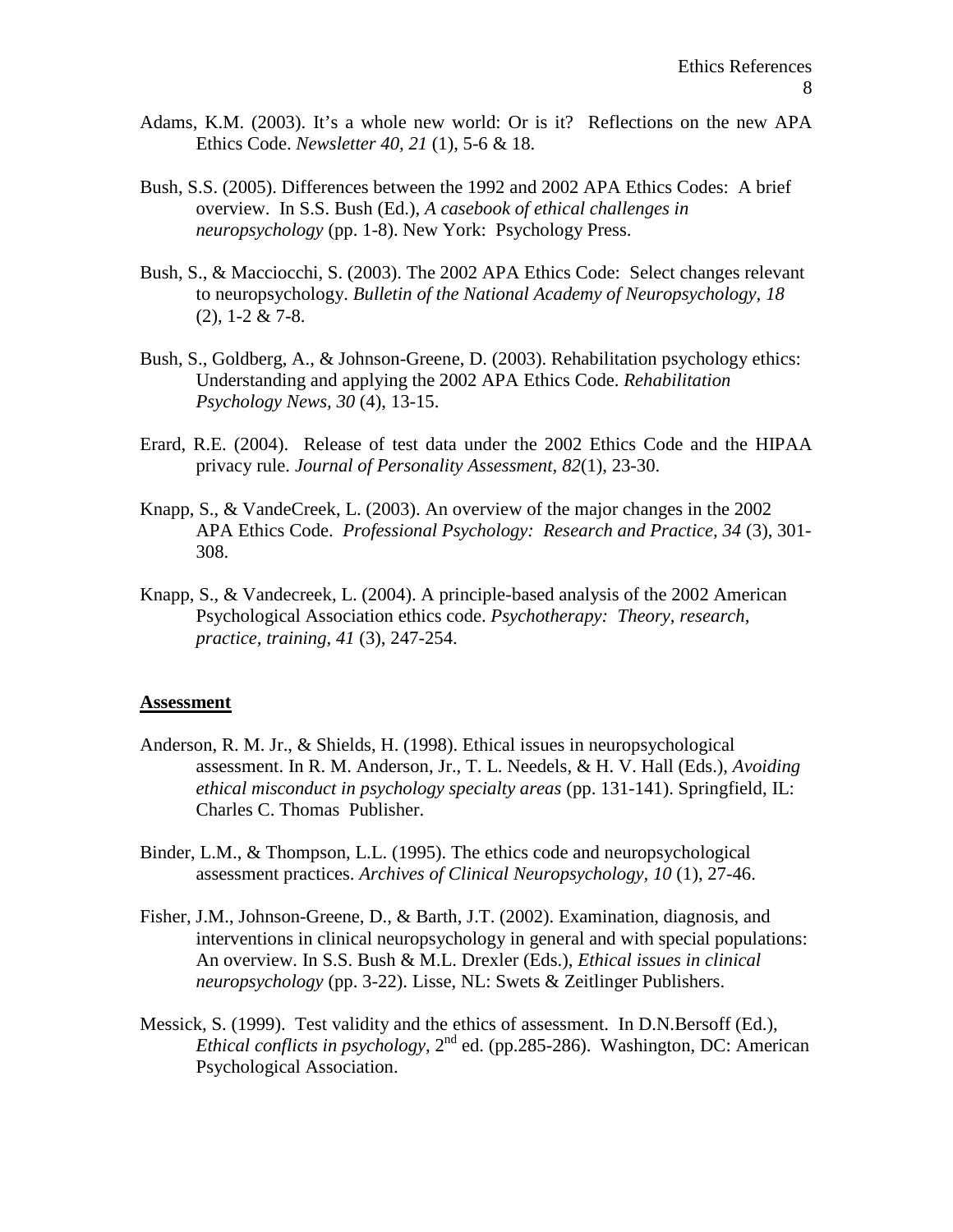- Thompson, L.L. (2002). Ethical issues in interpreting and explaining neuropsychological assessment results. In S.S. Bush & M.L. Drexler (Eds.), *Ethical Issues in Clinical Neuropsychology* (pp. 51-72). Lisse, NL: Swets & Zeitlinger Publishers.
- Wong, T.M. (2006). Ethical controversies in neuropsychological test selection, administration, and interpretation. *Applied Neuropsychology, 13*, 68-76.

### **Colleagues**

- Bush, S.S. (2008). Ethical cross-training in head trauma rehabilitation. *Journal of Head Trauma Rehabilitation, 23,* 181-184.
- Deidan, C. & Bush, S. (2002). Addressing perceived ethical violations by colleagues. In S.S. Bush & M.L. Drexler (Eds.), *Ethical issues in clinical neuropsychology* (pp. 281-305). Lisse, NL: Swets & Zeitlinger Publishers.
- Keith-Spiegel, P., & Koocher, G.P. (1998). How to confront an unethical colleague. In G.P. Koocher, J.C. Norcross, & S.S. Hill (Eds.), *Psychologists' desk reference* (pp. 469-473). New York: Oxford University Press.

# **Competence (Professional) & Credentialing**

- Bornstein, R.A. (1991). Report of the Division 40 Task Force on Education, Accreditation and Credentialing: Recommendations for education and training of nondoctoral personnel in clinical neuropsychology. *The Clinical Neuropsychologist, 5* (1), 20-23.
- McSweeny, A.J., & Naugle, R.I. (2002). Competence and appropriate use of neuropsychological assessments and interventions. In S. Bush & M. Drexler (Eds.), *Ethical issues in clinical* neuropsychology (pp. 23-37). Lisse, NL: Swets & Zeitlinger Publishers.
- Meharg, S.S, & Bush, S.S. (2010). Notation of professional qualifications and affiliations: Avoiding puffery and deception. *Applied Neuropsychology, 17,* 205- 209.
- Russo, A.C., Bush, S.S., & Rasin-Waters, D. (2013). Professional competence as the foundation for ethical neuropsychological practice with older adults. In L.D. Ravdin & H.L. Katzen (Eds.), *Clinical Handbook on the Neuropsychology of Aging and Dementia* (pp. 217-223). New York: Springer Science.

# **Confidentiality**

Bush, S.S., & Martin, T.A. (2008). Confidentiality in neuropsychological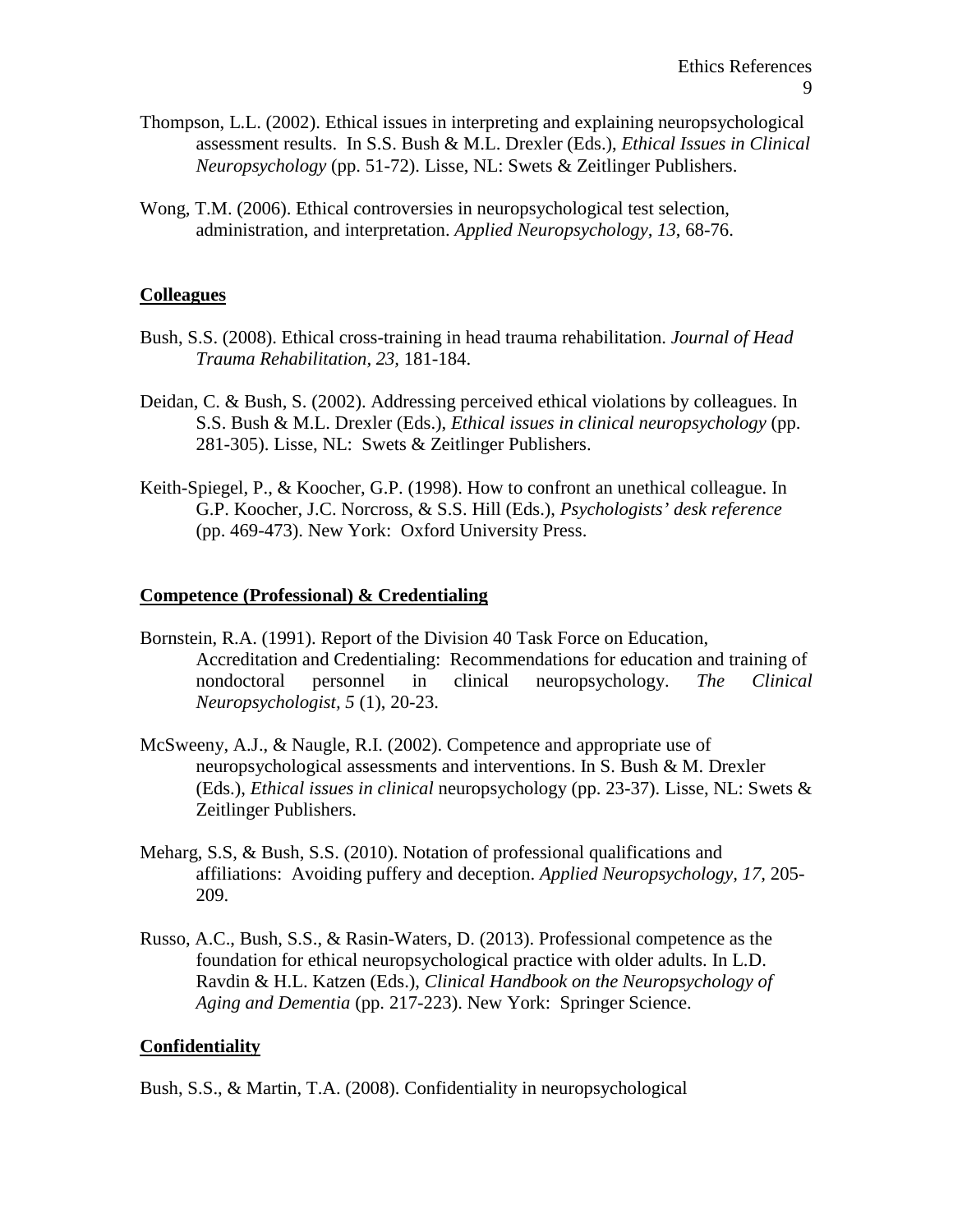practice. In A.M. Horton, Jr. & D. Wedding (Eds.), *The Neuropsychology Handbook, 3rd Edition* (pp. 517-532). New York: Springer Publishing Co.

Bush, S.S., & Martin, T.A. (2010). Privacy, confidentiality, and privilege in forensic neuropsychology. In A.M. Horton, Jr. & L.C. Hartlage (Eds.), *Handbook of Forensic Neuropsychology, 2nd Edition* (pp. 235-244). New York: Springer Publishing Co.

# **Decision Making Capacity (Competence)\***

- Appelbaum, P.S., & Grisso, T. (1995). The MacArthur Treatment Competence Study. I: Mental illness and competence to consent to treatment. *Law and Human Behavior, 19,* 105-126.
- Appelbaum, P.S., & Grisso, T. (1988). Assessing patient's capacity to consent to treatment. *New England Journal of Medicine, 319*, 1635-1638.
- Appelbaum, P.S. (1998). Missing the boat: Competence and consent in psychiatric research. *American Journal of Psychiatry, 155*, 1486-1488.
- Carpenter, W.T., Gold, J.M., Lahti, A.C., Queern, C.A., Conley, R.R., Bartko, J.J., Kovnick, J., & Appelbaum, P.S. (2000). Decisional capacity for informed consent in schizophrenia research. *Archives of General Psychiatry, 57*, 533-538.
- DeRenzo, E.G., Conley, R.R., & Love, R. (1998). Assessment of capacity to give consent to research participation: State-of-the-art and beyond. *Journal of Health Care, Law & Policy, 1*, 66-87.
- Fowles, G.P., & Fox, B.A. (1995). Competency to consent to treatment and informed consent in neurobehavioral rehabilitation. *The Clinical Neuropsychologist, 9*(3), 251-257.
- Marson, D.C., Cody, H.A., Ingram, K.K., & Harrell, L.E. (1995). Assessing the competency of patients with Alzheimer's disease under different legal standards. *Archives of Neurology, 52*, 949-954.
- Moberg, P.J., & Kriele, K. (2006). Evaluation of competency: Ethical considerations for neuropsychologists. *Applied Neuropsychology, 13*, 101-114.
- Rosenthal, M., & Lourie, I. (1996). Ethical issues in the evaluation of competence in persons with acquired brain injuries. *NeuroRehabilitation, 6*, 113-121.

\*also see Informed Consent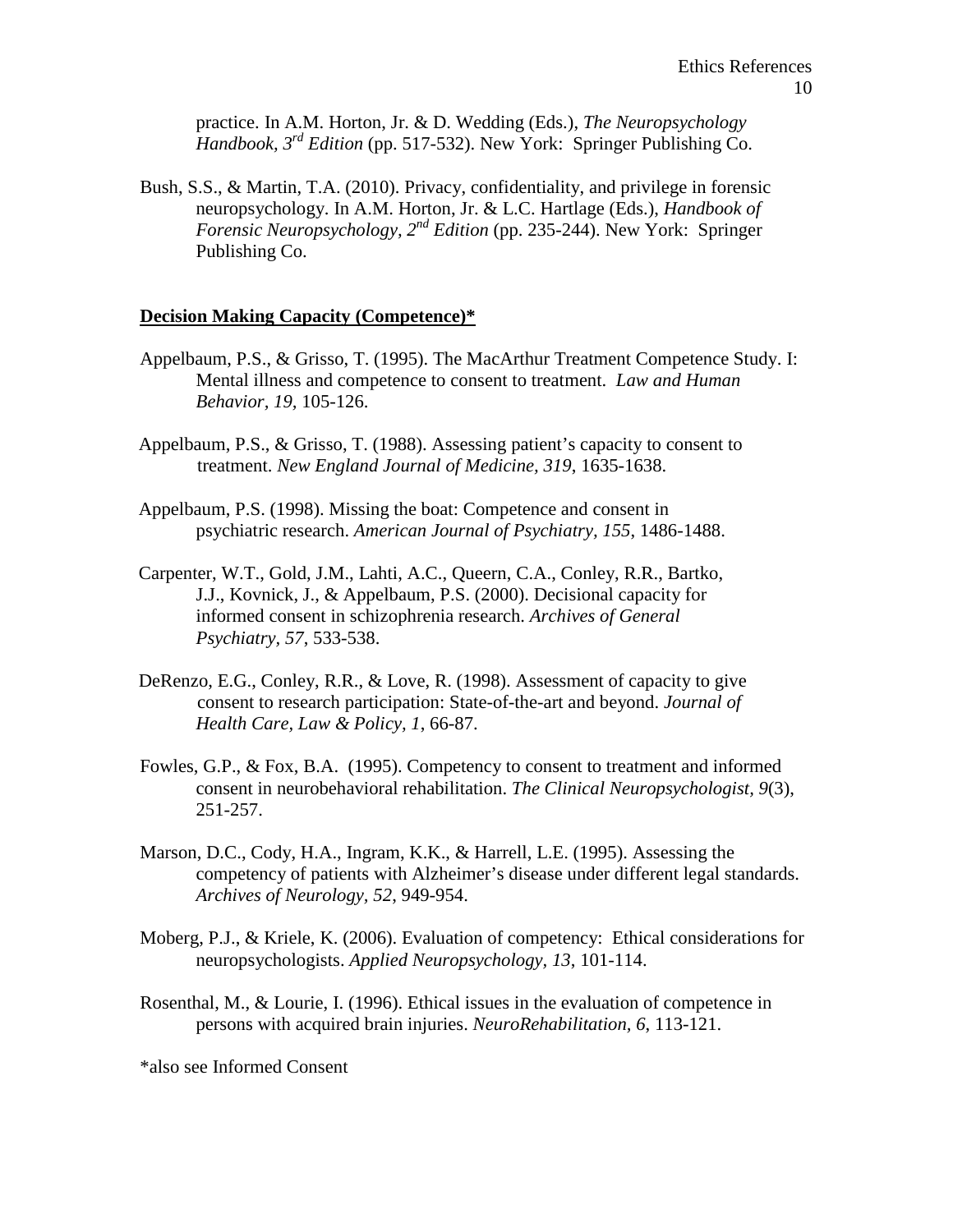# **Diversity**

- Allott, K., & Lloyd, S. (2009). The provision of neuropsychological services in rural/regional settings: Professional and ethical issues. *Applied Neuropsychology, 16*, 193-206.
- Artiola i Fortuny, L. & Mullaney, H.A. (1998). Assessing patients whose language you do not know: Can the absurd be ethical? *The Clinical Neuropsychologist, 12* (1), 113-126.
- Brickman, A.M., Cabo, R., & Manly, J.J. (2006). Ethical issues in cross-cultural neuropsychology. *Applied Neuropsychology, 13*, 91-100.
- Dede, D.E. (2005). Ethical challenges with ethnically and culturally diverse populations in neuropsychology, part I. In S.S. Bush (Ed.), *A casebook of ethical challenges in neuropsychology* (pp. 163-169). New York: Psychology Press.
- Harris, J.G. (2002). Ethical decision making with individuals of diverse ethnic, cultural, and linguistic backgrounds. In S.S. Bush & M.L. Drexler (Eds.), *Ethical issues in clinical neuropsychology* (pp. 223-241). Lisse, NL: Swets & Zeitlinger Publishers.
- Iverson, G.L. (2000). Neuropsychological evaluations of Asian linguistic minorities in mild head injury litigation. *American Journal of Forensic Psychology, 18* (4), 63- 83.
- Iverson, G.L., & Slick, D.J. (2003). Ethical issues associated with psychological and neuropsychological assessment of persons from different cultural and linguistic backgrounds. In I.Z. Schultz & D.O. Brady (Eds.), *Psychological injuries at trial*, (pp. 2066-2087). Chicago: American Bar Association.
- Manly, J.J., & Jacobs, D.M. (2002). Future directions in neuropsychological assessment with African Americans. In F.R. Ferraro (Ed.), *Minority and cross-cultural aspects of neuropsychological assessment* (pp. 79-96). Lisse, NL: Swets & Zeitlinger Publishers.
- Martin, T.A. (2005). Ethical challenges with ethnically and culturally diverse populations in neuropsychology, part II. In S.S. Bush (Ed.), *A casebook of ethical challenges in neuropsychology* (pp. 170-176). New York: Psychology Press.
- Melendez, F. (1994). The Spanish version of the WAIS: Some ethical considerations. *The Clinical Neuropsychologist, 8*, 388-393.

Mindt, M.R., Byrd, D., Saez, P., & Manly, J. (2010). Increasing culturally competent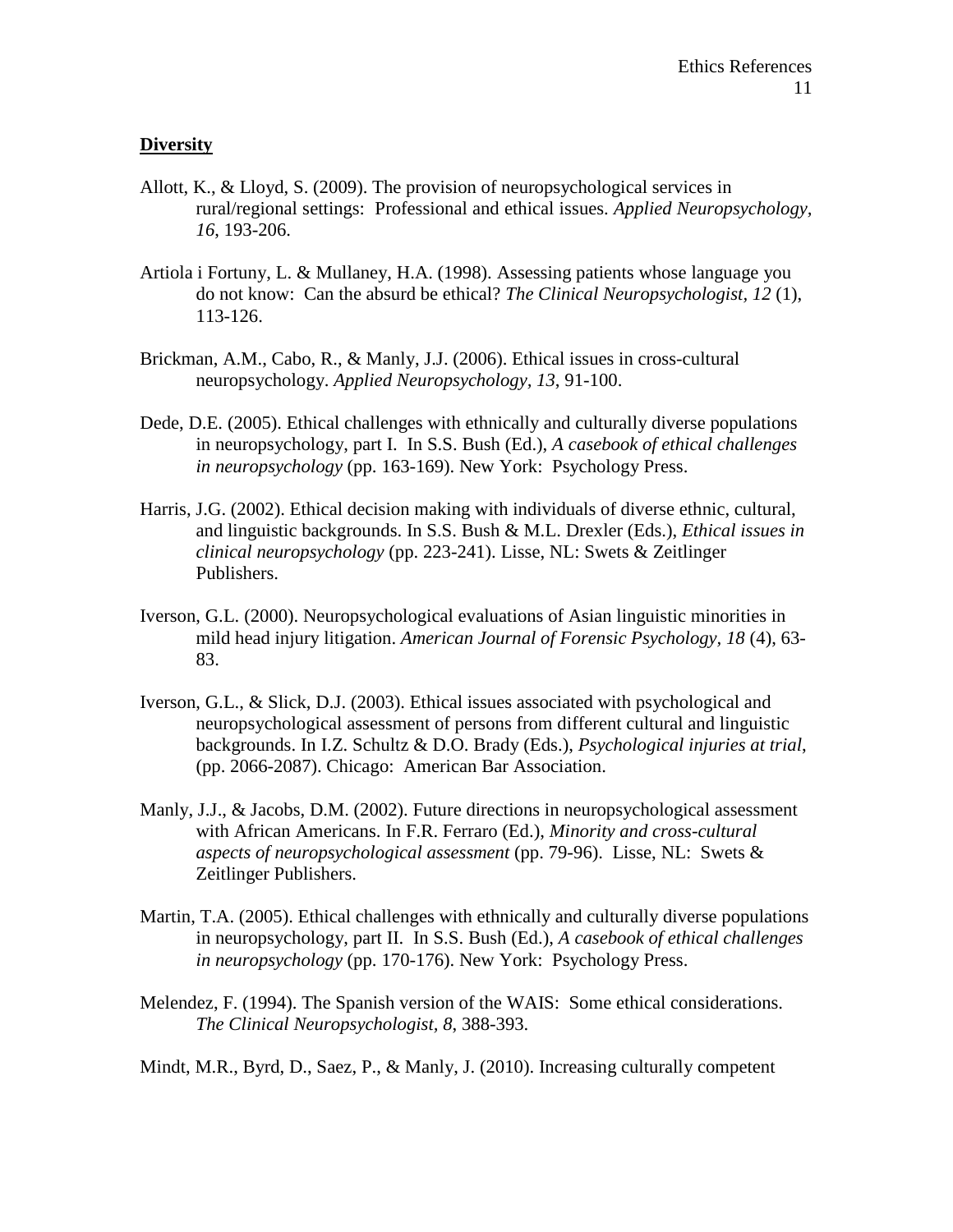neuropsychological services for ethnic minority populations: A call to action. *The Clinical Neuropsychologist, 24*, 429-453.

Niemeier, J., & Arango-Lasprilla, J.C. (2007). Toward improved rehabilitation services for ethnically diverse survivors of traumatic brain injury. *Journal of Head Trauma Rehabilitation, 22,* 75-84.

#### **Enhancement**

- Bush, S.S. (2006). Neurocognitive enhancement: Ethical issues for an emerging subspecialty. *Applied Neuropsychology, 13* (2), 125-136.
- Chatterjee, A. (2004). Cosmetic neurology: the controversy over enhancing movement, mentation, and mood. *Neurology, 63*, 968-974.
- Dees, R. H. (2004). Slippery slopes, wonder drugs, and cosmetic neurology: The neuroethics of enhancement. *Neurology, 63*, 951-952.
- Farah, M. J., Illes, J., Cook-Deegan, R., Gardner, H., Kandel, E., King, P., et al. (2004). Neurocognitive enhancement: What can we do and what should we do? *Nature Reviews Neuroscience, 5*, 421- 425.
- Wolpe, P. R. (2002). Treatment, enhancement, and the ethics of neurotherapeutics. *Brain and Cognition, 50*, 387-395.

### **Ethical Decision Making**

Treppa, J.A. (1998). A practitioner's guide to ethical decision-making. In R.M. Anderson, Jr., T.L. Needles, & H.V. Hall (Eds.), *Avoiding ethical misconduct in psychology specialty areas* (pp. 26-41). Springfield, IL: Charles C. Thomas.

### **Ethical Challenges & Issues**

- Brittain, J.L., Frances, J.P., & Barth, J.T. (1995). Ethical issues and dilemmas in neuropsychological practice reported by ABCN diplomates. *Advances in Medical Psychotherapy, 8*, 1-22.
- Bush, S.S., & Martin, T.A. (2006). Introduction to ethical controversies in neuropsychology. *Applied Neuropsychology*, *13* (2), 63-67.
- Bush, S.S., Grote, C., Johnson-Greene, D., & Macartney-Filgate, M. (2008). A panel interview on the ethical practice of neuropsychology. *The Clinical Neuropsychologist*, *22*, 321-344.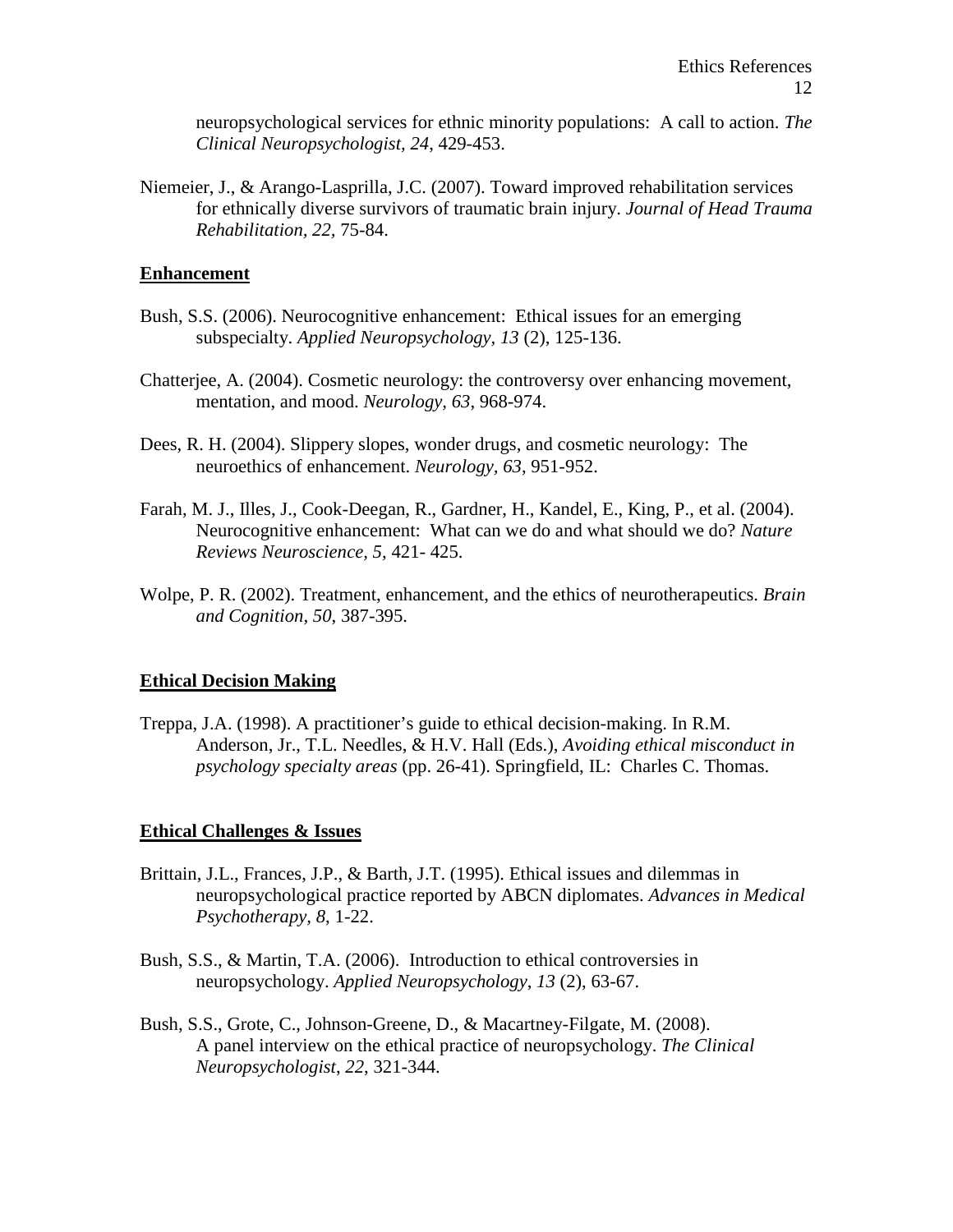- Gibson, W.T., & Pope, K.S. (1993). The ethics of counseling: A national survey of certified counselors. *Journal of Counseling & Development*, *71*, 330–336.
- Johnson-Greene, D., & Nissley, H. (2008). Ethical challenges in neuropsychology. In J.E. Morgan & J.H. Ricker & (Eds.), *Textbook of Clinical Neuropsychology* (pp. 945- 959). New York: Psychology Press.
- Pope, K.S., & Vetter, V.A. (1992). Ethical dilemmas encountered by members of the American Psychological Association: A national survey. *American Psychologist, 47*, 397–411.

#### **Feedback**

- Carone, D.A., Iverson, G.L., & Bush, S.S. (2010). A model to approaching and providing feedback to patients regarding invalid test performance in clinical neuropsychological evaluations. *The Clinical Neuropsychologist*, *24*, 759-778.
- Pope, K.S. (1992). Responsibilities in providing psychological test feedback to clients. *Psychological Assessment, 4*, 268-271.

#### **Forensic Activities**

- Ameis, A., Zasler, N.D., Martelli, M.F., & Bush, S.S. (2006). Ethical issues in clinicolegal practice. In N.D. Zasler, D. Katz, & R. Zafonte (Eds.), *Brain Injury Medicine: Principles and Practice* (pp. 1163-1182). New York: Demos Medical Publishing.
- Bush, S.S. (2005). Introduction to Ethical Issues in Forensic Neuropsychology. *Journal of Forensic Neuropsychology, 4* (3), 1-9.
- Bush, S.S. (2005). Ethical challenges in forensic neuropsychology: Introduction. In S.S. Bush (Ed.), *A casebook of ethical challenges in neuropsychology* (pp. 10-14). New York: Psychology Press.
- Bush, S.S., & Lees-Haley, P.R. (2005). Threats to the validity of forensic neuropsychological data: Ethical considerations. *Journal of Forensic Neuropsychology, 4* (3), 45-66.
- Connell, M., & Koocher, G.P. (2003). HIPAA and forensic practice. *American*  Psychology Law Society News, 23 (2), 16-19.
- Crown, B.M., Fingerhut, H.S., & Lowenthal, S.J. (2003). Conflicts of interest and other pitfalls for the expert witness. In In A.M. Horton, Jr. & L.C. Hartlage (Eds.), *Handbook of forensic neuropsychology* (pp. 383-421). New York: Springer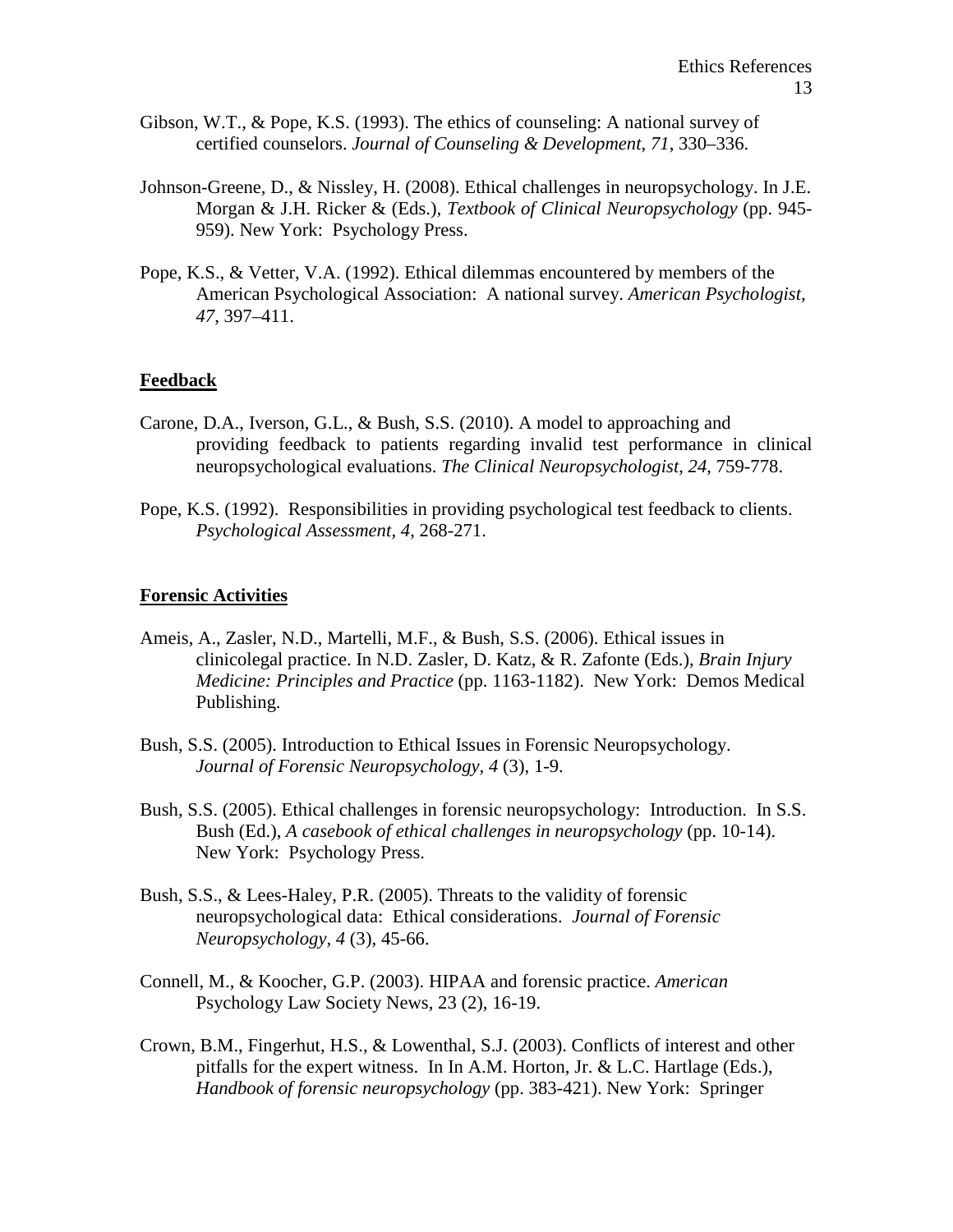Publishing Company.

- Denney, R.L. (2005). Ethical challenges in forensic neuropsychology, part I. In S.S. Bush (Ed.), *A casebook of ethical challenges in neuropsychology* (pp. 15-22). New York: Psychology Press.
- Essig, S.M., Mittenberg, W., Petersen, R.S., Strauman, S., & Cooper, J.T. (2001). Practices in forensic neuropsychology: Perspectives of neuropsychologists and trial attorneys. *Archives of Clinical Neuropsychology, 16*, 271-291.
- Greenberg, L.R., & Gould, J.W. (2001). The treating expert: A hybrid role with firm boundaries. *Professional Psychology: Research and Practice, 32* (5), 469-478.
- Greenberg, S., & Shuman, D. (1997). Irreconcilable conflict between therapeutic and forensic roles. *Professional Psychology: Research and Practice, 28*, 50-57.
- Grote, C.L. (2005). Ethical challenges in forensic neuropsychology, part II. In S.S. Bush (Ed.), *A casebook of ethical challenges in neuropsychology* (pp. 23-29). New York: Psychology Press.
- Grote, C.L. (2005). Ethical practice of forensic neuropsychology. In G.J. Larrabee (Ed.), *Forensic neuropsychology: A scientific approach* (92-114). New York: Oxford University Press.
- Grote, C.L., & Parsons, T.D. (2005). Threats to the livelihood of the forensic neuropsychological practice: Avoiding ethical misconduct. *Journal of Forensic Neuropsychology, 4* (3), 79-93.
- Grote, C. L., Lewin, J. L., Sweet, J. J., & van Gorp, W. G. (2000). Responses to Perceived Unethical Practices in Clinical Neuropsychology: Ethical and Legal Considerations. *The Clinical Neuropsychologist, 14* (1), 119-134.
- Guilmette, T.J., & Hagan, L.D. (1997). Ethical considerations in forensic neuropsychological consultation. *The Clinical Neuropsychologist, 11* (3), 287-290.
- Hartlage, L.C. (2003). Neuropsychology in the courtroom. In A.M. Horton, Jr. & L.C. Hartlage (Eds.), *Handbook of forensic neuropsychology* (pp. 315-333). New York: Springer Publishing Company.
- Honor, S. (2005). Ethical challenges in forensic neuropsychology, part III. In S.S. Bush (Ed.), *A casebook of ethical challenges in neuropsychology* (pp. 30-38). New York: Psychology Press.
- Iverson, G.L. (2000). Dual relationships in psycholegal evaluations: Treating psychologists service as expert witnesses. *American Journal of Forensic Psychology, 18* (2), 79-87.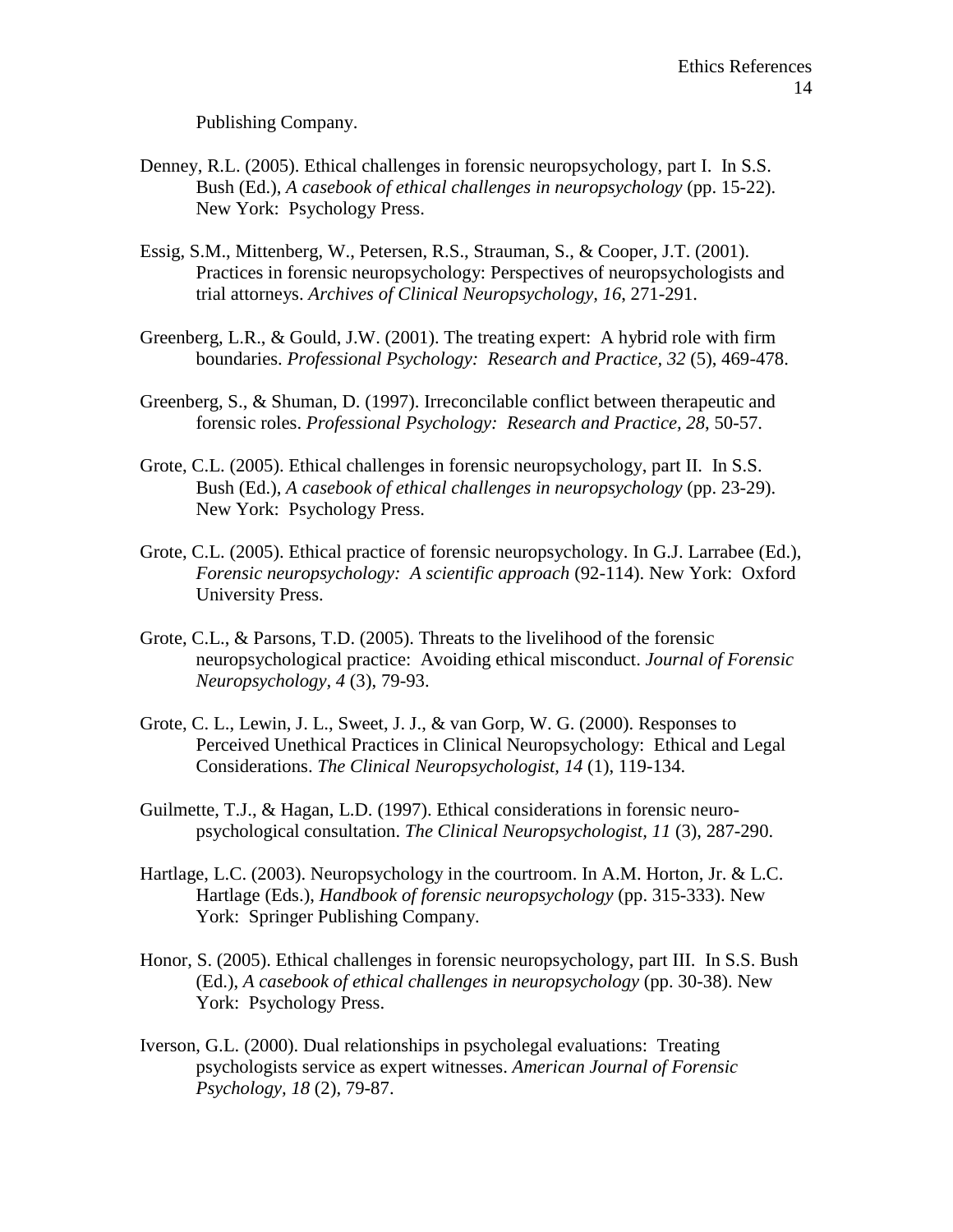- Johnson-Greene, D., & Bechtold, K.T. (2002). Ethical considerations for peer review in forensic neuropsychology. *The Clinical Neuropsychologist, 16* (1), 97-104.
- Kaufmann, P.M. (2005). Protecting the objectivity, fairness, and integrity of neuropsychological evaluations in litigation: A privilege second to none? *Journal of Legal Medicine, 26*, 95-131.
- Lees-Haley, P. (1999). Commentary on Sweet and Moulthrop's debiasing procedures. *Journal of Forensic Neuropsychology, 1*, 43-57.
- Lees-Haley, P.R., & Cohen, L.J. (1999). The neuropsychologist as expert witness: Toward credible science in the courtroom. In J.J. Sweet (Ed.), *Forensic neuropsychology: Fundamentals and practice* (pp. 443-468). Lisse, NL: Swets & Zeitlinger Publishers.
- Macartney-Filgate, M.S., & Snow, W.G. (2004). The practitioner as expert witness. In. D.R. Evans (Ed.), *The law, standards, and ethics in the practice of psychology* (2<sup>nd</sup>) ed) (pp. 397-429). Toronto, Canada: Emond Montgomery Publishers.
- Malina, A.C., Nelson, N.W., & Sweet, J.J. (2005). Framing the relationships in forensic neuropsychology: Ethical issues. *Journal of Forensic Neuropsychology, 4* (3), 21-44.
- Martelli, M.F., & Zasler, N.D. (2001). Promoting ethics and objectivity in medicolegal contexts: Recommendations for experts. In R.B. Weiner (Ed.): *Pain management: A practical guide for clinicians*, 6th ed. (pp. 895-907). Boca Raton, FL: St. Lucie Press.
- Martelli, M.F., Bush, S.S., & Zasler, N.D. (2003). Identifying, avoiding, and addressing ethical misconduct in neuropsychological medicolegal practice. *International Journal of Forensic Psychology, 1* (1), 26-44.
- Martelli, M., Zasler, N., & Grayon, R. (1999). Ethical considerations in medicolegal evaluations of neurologic injury and impairment following acquired brain injury. *NeuroRehabilitation: An Interdisciplinary Journal, 13*, 45-66.
- Martelli, M.F., Zasler, N.D. & Grayson, R. (1999). Ethical considerations in impairment and disability evaluations following acquired brain injury. In R.V. May & M.F. Martelli (Eds), *Guide to Functional Capacity Evaluation with Impairment Rating Applications*. Richmond: NADEP Publications.
- Martelli, M.F., Zasler, N.D., & Johnson-Greene, D. (2001). Promoting ethical and objective practice in the medicolegal arena of disability evaluation. In R.D. Rondinelli & R.T. Katz (Eds.), Disability Evaluation. *Physical Medicine and Rehabilitation Clinics of North America, 12* (3), 571-584. Philadelphia: W.B.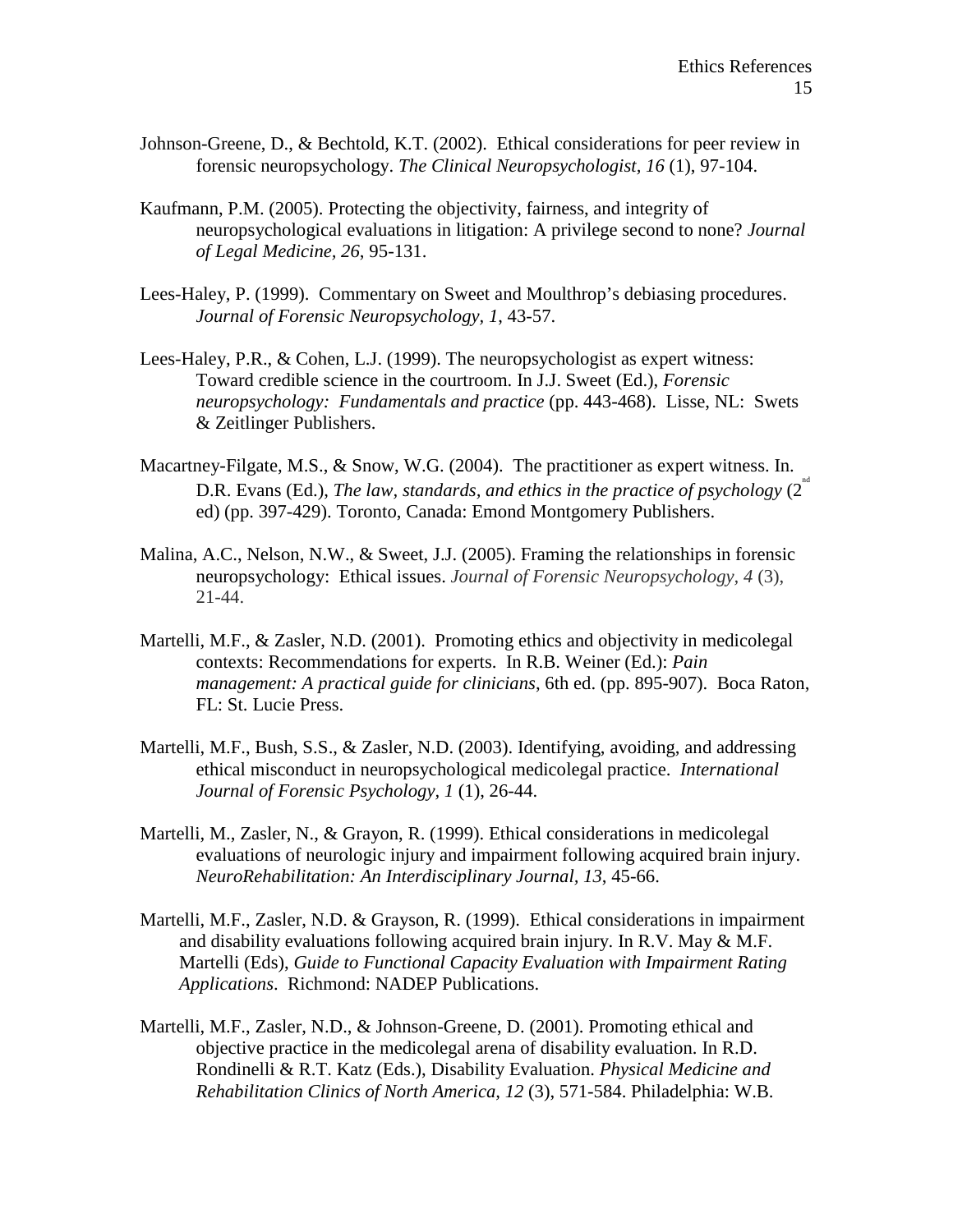Saunders.

- Macartney-Filgate, M., & Snow, W. (2000). Forensic assessments and professional relations. *Division 40 Newsletter, 18*(2), 28-31.
- Morgan, J.E., & Bush, S.S. (2005). Anticipating forensic involvement: Ethical considerations for clinical neuropsychologists. *Journal of Forensic Neuropsychology, 4* (3), 11-20.
- Roper, B.L. (2005). Ethical challenges in forensic neuropsychology, part IV. In S.S. Bush (Ed.), *A casebook of ethical challenges in neuropsychology* (pp. 39-50). New York: Psychology Press.
- Ruff, R. (2009). Best practice guidelines for forensic neuropsychological examinations of patients with traumatic brain injury. *Journal of Head Trauma Rehabilitation, 24,* 131-140.
- Shuman, D.W., & Greenberg, S.A. (1998, winter). The role of ethical norms in the admissibility of expert testimony. *The Judge's Journal*, 5-9 & 42.
- Simon, R.I. (1996). Legal and ethical issues. In J.R. Rundell et al. (Eds.), *The American Psychiatric Press Textbook of Consultation-Liaison Psychiatry*. Washington, D.C.: American Psychiatric Press, Inc.
- Slick, D.J., & Iverson, G.L. (2003). Ethical issues in forensic neuropsychological assessment. In I.Z. Schultz & D.O. Brady (Eds.), *Psychological injuries at trial*, (pp. 2014-2034). Chicago: American Bar Association.
- Strasburger, H., Gutheil, T., & Brodsky, B. (1997). On wearing two hats: Role conflict in serving as both psychotherapist and expert witness. *American Journal of Psychiatry, 154*, 448-456.
- Sweet, J.J. (2005). Ethical challenges in forensic neuropsychology, part V. In S.S. Bush (Ed.), *A casebook of ethical challenges in neuropsychology* (pp. 15-22). New York: Psychology Press.
- Sweet, J.J., & Moulthrop, M.A. (1999). Self-examination questions as a means of identifying bias in adversarial assessments. *Journal of Forensic Neuropsychology, 1* (1), 73-88.
- Sweet, J.J., & Moulthrop, M. (1999). Response to Lees-Haley's commentary: Debiasing techniques cannot be completely curative. *Journal of Forensic Neuropsychology, 1*, 49-57.
- Sweet, J.J., Grote, C., & van Gorp, W.G. (2002). Ethical issues in forensic neuropsychology. In S.S. Bush & M.L. Drexler (Eds.), *Ethical issues in clinical*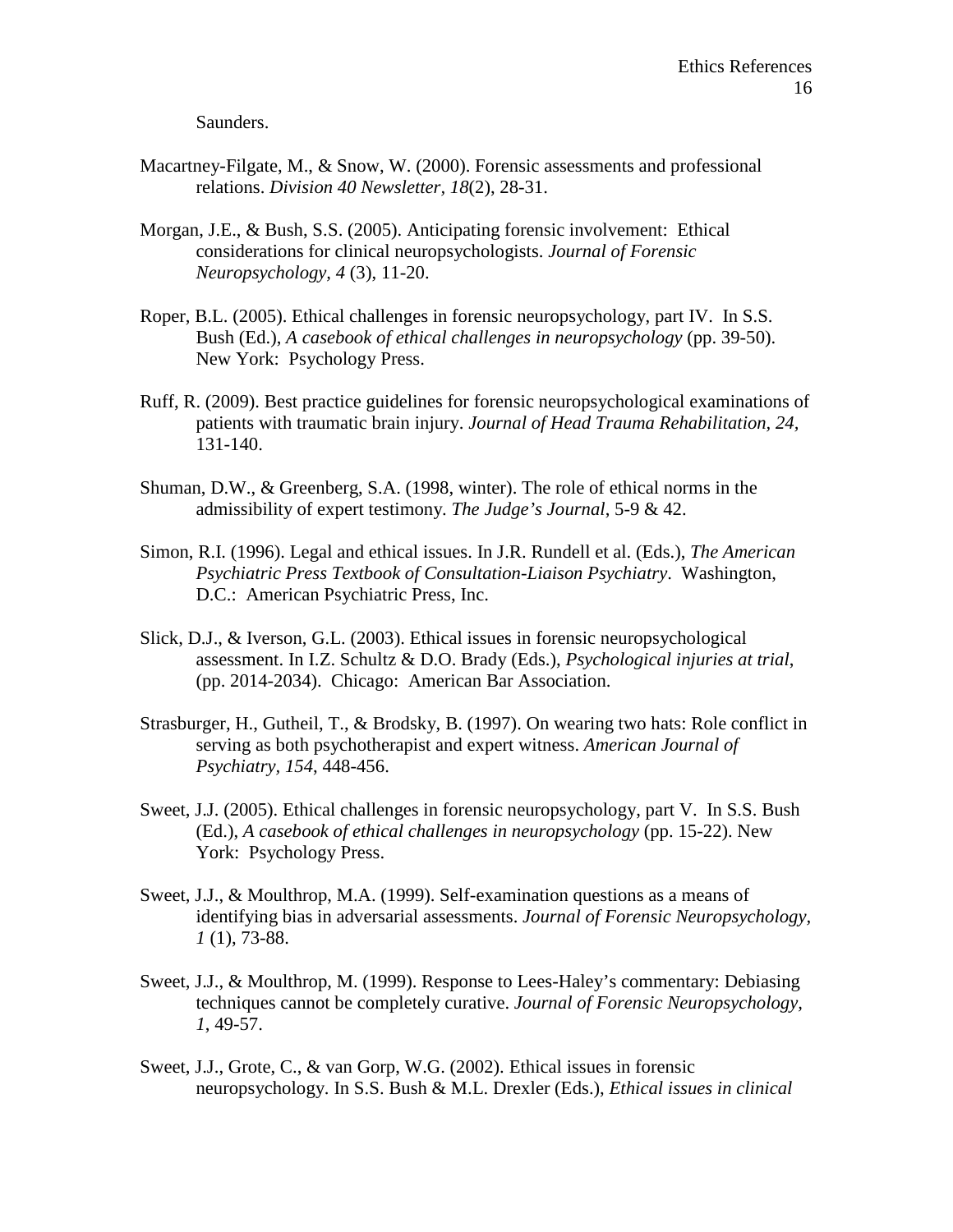*neuropsychology* (pp. 103-133). Lisse, NL: Swets & Zeitlinger Publishers.

- Tranel, D. (2000). Commentary on Lees-Haley and Courtney: There is a need for reform. *Neuropsychology Review, 10* (3), 177-178.
- van Gorp, W.G., & Kalechstein, A. (2005). Threats to the validity of the interpretation and conveyance of forensic neuropsychological results. *Journal of Forensic Neuropsychology, 4* (3), 67-77.
- van Gorp, W., & McMullen, W. (1997). Potential sources of bias in forensic neuropsychological evaluations. *The Clinical Neuropsychologist, 11*, 180-187.
- Youngjohn, J., Spector, J., & Mapou, R. (1998). Failure to assess motivation, need to consider psychiatric disturbance, and absence of objectively verified physical pathology: Some common pitfalls in the practice of forensic neuropsychology. *The Clinical Neuropsychologist, 12*, 233-236.

### **Geriatric**

- Bamford, C., Lamont, S., Eccles, M., et al. (2004). Disclosing a diagnosis of dementia: A systematic review. *International Journal of Geriatric Psychiatry*, *19,* 151–169.
- Bush, S.S. (2012). Ethical considerations in the psychological evaluation and treatment of older adults. In S. Knapp (Ed.), *Handbook of Ethics in Psychology* (pp. 15-28). Washington, DC: American Psychological Association.
- Bush, S.S., & Martin, T.A. (2005). Ethical issues in geriatric neuropsychology. In S.S. Bush & T.A. Martin (Eds.), *Geriatric neuropsychology: Practice essentials* (pp. 507-536). New York: Psychology Press.
- Carpenter, B., & Dave, J. (2004). Disclosing a dementia diagnosis: A review of opinion and practice, and a proposed research agenda. *The Gerontologist, 44*, 149-158.
- Cornett, P.F., & Hall, J.R. (2008). Issues in disclosing a diagnosis of dementia. *Archives of Clinical Neuropsychology, 23*, 251-256.
- Knapp, S., & VandeCreek, L. (2005). Ethical and patient management issues with older, impaired drivers. *Professional Psychology: Research and Practice, 36*, 197-202.
- Lichtenberg, P.A., Smith, M., Frazer, D., Molinari, V., Rosowsky, E., Crose, R., et al. (1998). Standards for psychological services in long-term care facilities. *The Gerontologist, 38*, 122–127.
- Martin, T.A., & Bush, S.S. (2008). Ethical considerations in geriatric neuropsychology. *NeuroRehabilitation, 23*, 447-454.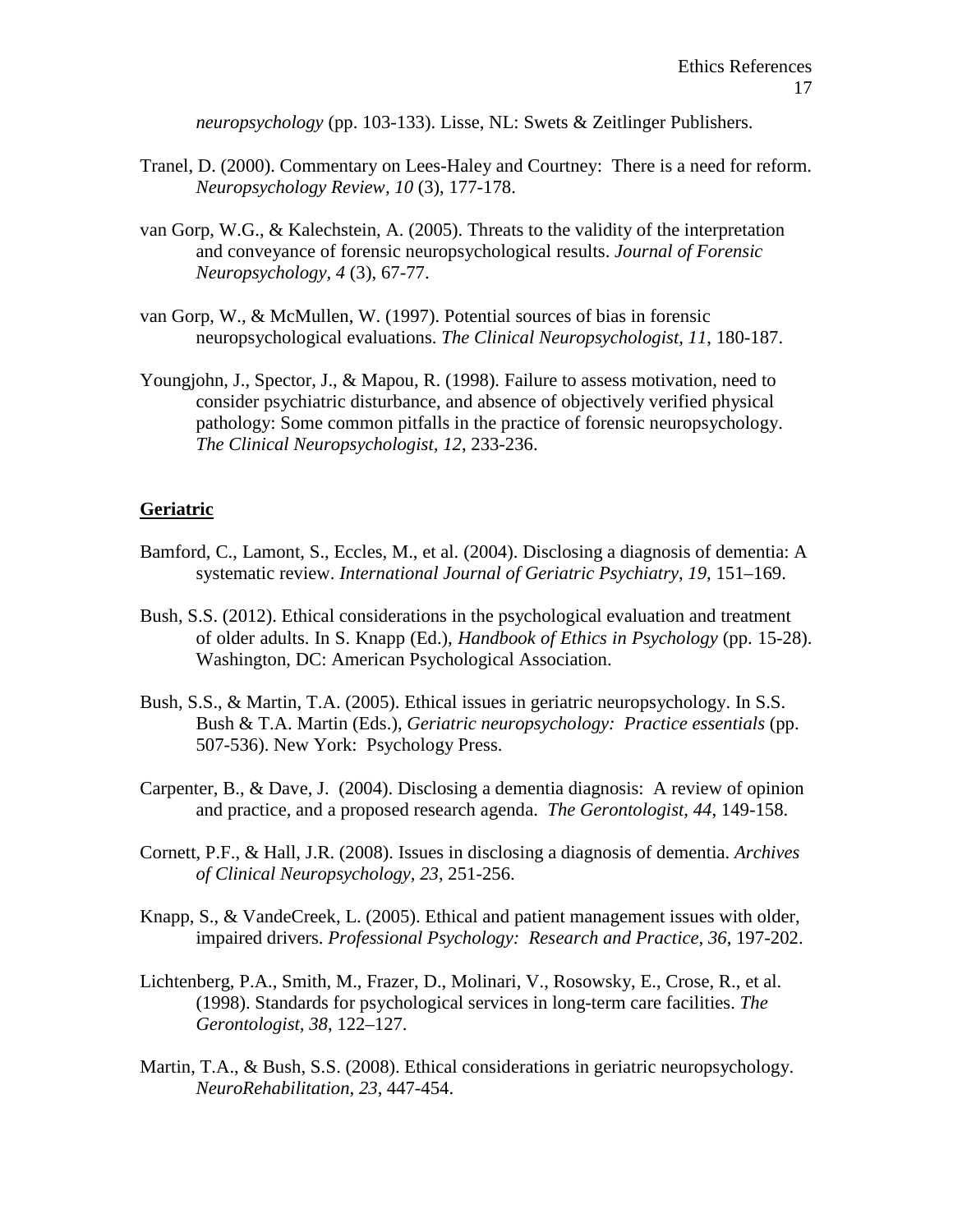- McSweeny, A.J. (2005). Ethical challenges in geriatric neuropsychology, part I. In S.S. Bush (Ed.), *A casebook of ethical challenges in neuropsychology* (pp. 147-152). New York: Psychology Press.
- Morgan, J. (2002). Ethical issues in the practice of geriatric neuropsychology. In S.S. Bush & M.L. Drexler (Eds.), *Ethical issues in clinical neuropsychology* (pp. 87- 101). Lisse, NL: Swets & Zeitlinger Publishers.
- Morgan, J.E. (2005). Ethical challenges in geriatric neuropsychology, part II. In S.S. Bush (Ed.), *A casebook of ethical challenges in neuropsychology* (pp. 153-158). New York: Psychology Press.
- Russo, A.C., Bush, S.S., & Rasin-Waters, D. (2013). Ethical considerations in the neuropsychological assessment of older adults. In L.D. Ravdin & H.L. Katzen (Eds.), *Clinical Handbook on the Neuropsychology of Aging and Dementia* (pp. 225-235). New York: Springer Science.

#### **Informed Consent**

- Appelbaum, P.S. (1998). Missing the boat: Competence and consent in psychiatric research. *American Journal of Psychiatry, 155*, 1486-1488.
- Appelbaum, P.S., & Grisso, T. (1988). Assessing patient's capacity to consent to treatment. *New England Journal of Medicine, 319*, 1635-1638.
- Appelbaum, P.S., & Grisso, T. (1995). The MacArthur Treatment Competence Study. I: Mental illness and competence to consent to treatment. *Law and Human Behavior, 19,* 105-126.
- Appelbaum, P.S., Roth, L.H., & Lidz, C.W. (1982). The therapeutic misconception: Informed consent in psychiatric research. *International Journal of Law and Psychiatry, 5*, 319-329.
- Argarwal, M.R., Ferran, J., Ost, K., & Wilson, K. (1996). Ethics of informed consent in dementia research-the debate continues. *International Journal of Geriatric Psychiatry, 11,* 801-806.
- Benson, P.R., Roth, L.H., & Winslade, W.J. (1985). Informed consent in psychiatric research: Preliminary findings from an ongoing investigation. *Social Science & Medicine, 20* (12), 1331-1341.
- Carpenter, W.T., Gold, J.M., Lahti, A.C., Queern, C.A., Conley, R.R., Bartko, J.J., Kovnick, J., & Appelbaum, P.S. (2000). Decisional capacity for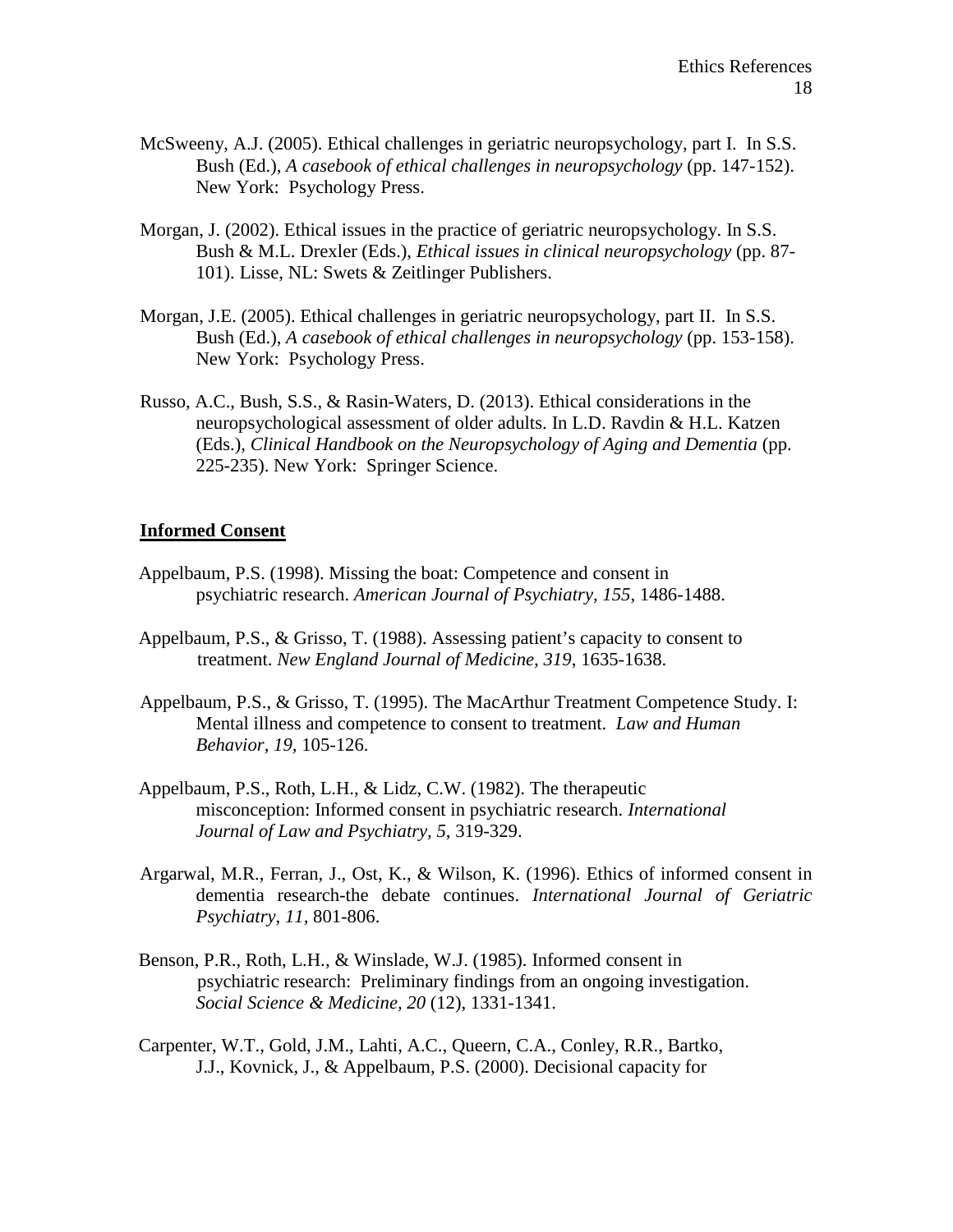informed consent in schizophrenia research. *Archives of General Psychiatry, 57*, 533-538.

- DeRenzo, E.G., Conley, R.R., & Love, R. (1998). Assessment of capacity to give consent to research participation: State-of-the-art and beyond. *Journal of Health Care, Law & Policy, 1*, 66-87.
- Fowles, G.P., & Fox, B.A. (1995). Competency to consent to treatment and informed consent in neurobehavioral rehabilitation. *The Clinical Neuropsychologist, 9*(3), 251-257.
- Franzi, C., Orgren, R.A., & Rozance, C. (1995). Informed consent by proxy: A dilemma in long term care research. *Clinical Gerontologist, 15*, 23-34.
- Johnson-Greene, D. (2010). Informed consent issues in traumatic brain injury research: Current status of capacity assessment and recommendations for safeguards. *Journal of Head Trauma Rehabilitation, 25,* 145-150.
- Johnson-Green, D. and the NAN Policy & Planning Committee (2005). Informed consent in clinical neuropsychology practice: Official statement of the National Academy of Neuropsychology. *Archives of Clinical Neuropsychology, 20*, 335-340.
- Johnson-Greene, D., Hardy-Morais, C., Adams, K. M., Hardy, C., & Bergloff, P. (1997). Informed consent and neuropsychological assessment: Ethical considerations and proposed guidelines. *The Clinical Psychologist, 11 (4)*, 454-460.
- Macciocchi, S.N. (2001). Informed consent and neuropsychological assessment. *Newsletter 40*, Winter/Spring, 34-36.
- Wichman, A. & Sandler, A. (1995). Research in subjects involving dementia and other cognitive impairments: Experience at the NIH, and some unresolved ethical considerations. *Neurology, 45*, 1777-1778.
- \*also see Decision Making Capacity (Competence)

### **Medical Settings**

- Banja, J.D. (2009). Are brain dead patients really dead? *Journal of Head Trauma Rehabilitation, 24*, 141-144.
- Bush, S.S. (2010). Legal and ethical considerations in rehabilitation and health assessment. In E. Mpofu & T. Oakland (Eds.), *Assessment in Rehabilitation and Health* (pp. pp. 22-36). Upper Saddle River, NJ: Merrill (Pearson Education Inc.). (published 3/09)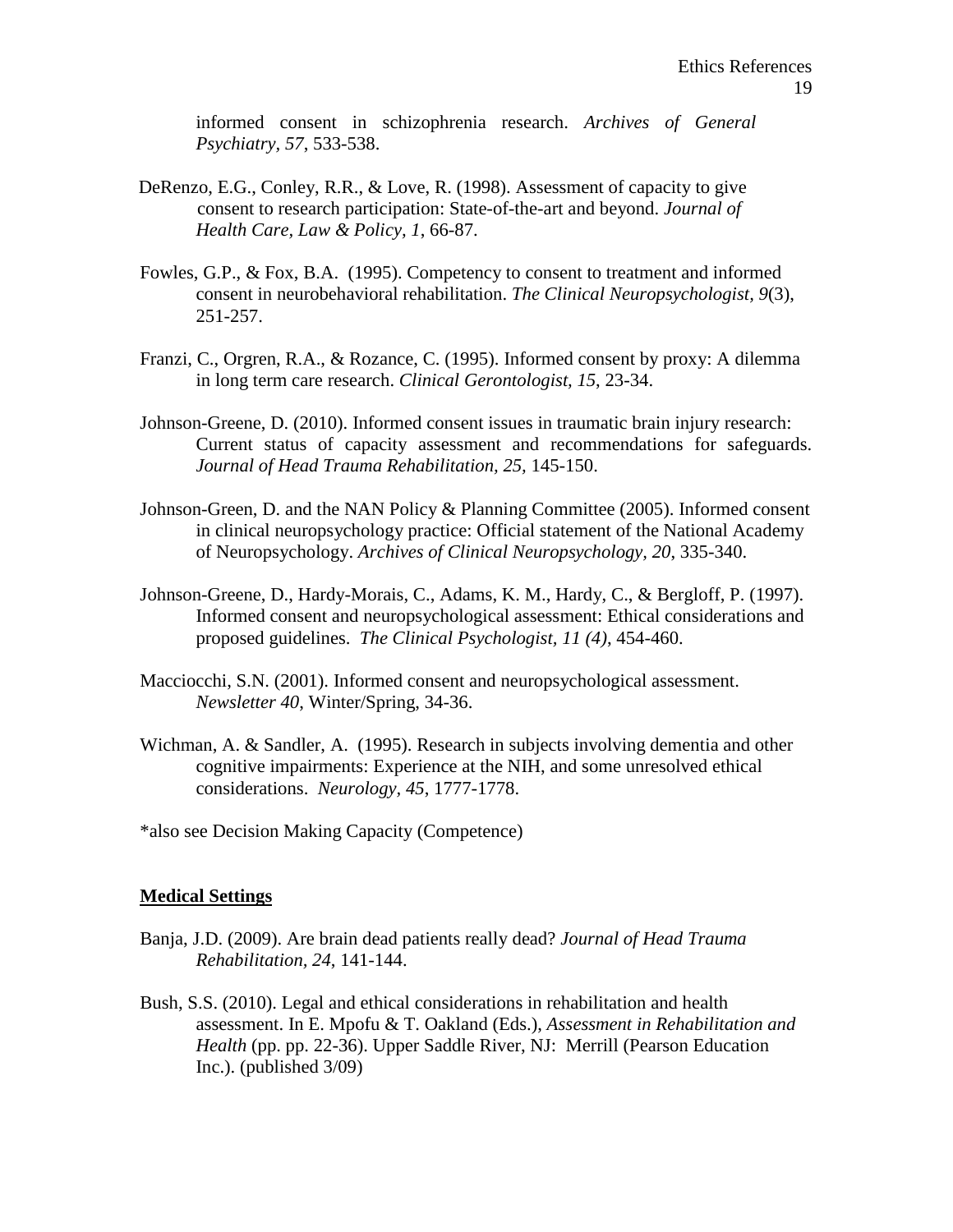- Pinkston, J.B. (2005). Ethical challenges in neuropsychology in medical settings, part I. In S.S. Bush (Ed.), *A casebook of ethical challenges in neuropsychology* (pp. 65- 70). New York: Psychology Press.
- Wilde, E.A. (2005). Ethical challenges in neuropsychology in medical settings, part II. In S.S. Bush (Ed.), *A casebook of ethical challenges in neuropsychology* (pp. 71-80). New York: Psychology Press.
- Wilde, E., Bush, S., & Zeifert, P. (2002). Ethical issues in neuropsychology in medical settings. In S. Bush & M.L. Drexler (Eds.), *Ethical Issues in Clinical Neuropsychology* (pp. 195-221). Lisse, NL: Swets & Zeitlinger Publishers.
- Wong, T.M. (1998). Ethical issues in the evaluation and treatment of brain injury. In R.M. Anderson, Jr., T.L. Needles, & H.V. Hall (Eds.), *Avoiding ethical misconduct in psychology specialty areas* (pp. 187-200). Springfield, IL: Charles C. Thomas Publisher, LTD.

# **Military & Veterans**

- Bush, S.S. (in press). Ethical, legal, and professional considerations in the psychological assessment of veterans. In S.S. Bush (Ed.), *Psychological assessment of veterans*. New York: Oxford University Press.
- Bush, S.S., & Cuesta, G.M. (2010). Ethical issues in military neuropsychology. In C.H. Kennedy & J. Moore (Eds.), *Military Neuropsychology* (pp. 29-56)*.* New York: Springer Publishing Co.
- Bush, S.S., Russo, A.C., & Cuesta, G.M. (2012). Ethical considerations in the neuropsychological evaluation and treatment of veterans. In S.S. Bush (Ed.), *Neuropsychological Practice with Veterans* (pp. 333-356). New York: Springer Publishing Company.

# **Pain**

- Martelli, M.F. (2005). Ethical challenges in the neuropsychology of pain, part I. In S.S. Bush (Ed.), *A casebook of ethical challenges in neuropsychology* (pp. 113-123). New York: Psychology Press.
- Nicholson, K. (2005). Ethical challenges in the neuropsychology of pain, part II. In S.S. Bush (Ed.), *A casebook of ethical challenges in neuropsychology* (pp. 124-130). New York: Psychology Press.

# **Pediatric**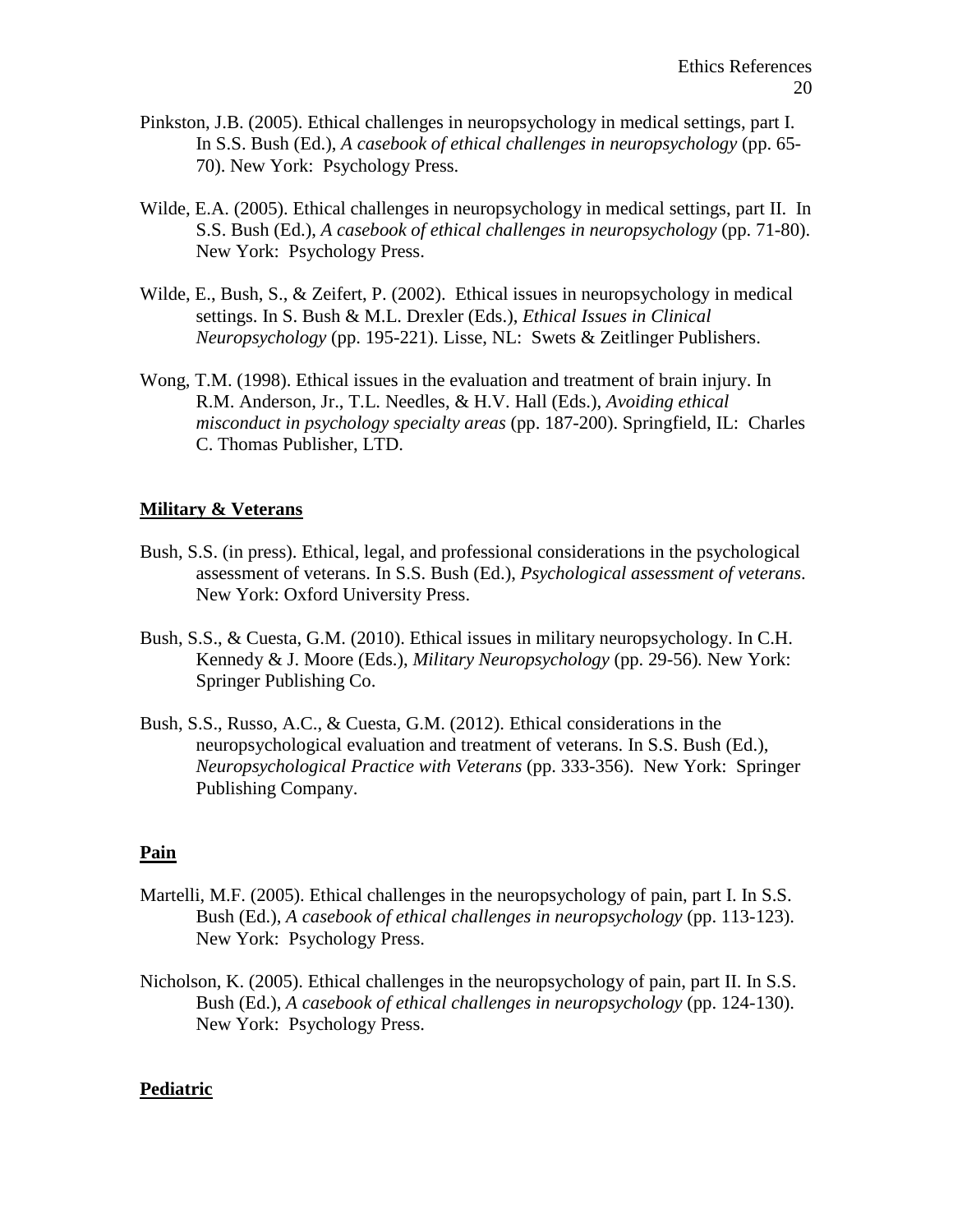- Bush, S.S., & MacAllister, W.S. (2010). Ethical and legal guidelines for pediatric neuropsychologists. In A.S. Davis (Ed.), *Handbook of Pediatric Neuropsychology* (pp. 1005-1016). New York: Springer Publishing Co.
- Bush, S.S., MacAllister, W.S., & Goldberg, A. (2012). Ethical issues in pediatric forensic neuropsychology. In E.M.S. Sherman & B.L. Brooks (Eds.), *Pediatric Forensic Neuropsychology* (pp. 24-40). New York: Oxford University Press.
- Donders, J. (2013). Ethical issues in pediatric traumatic brain injury rehabilitation. *Journal of Head Trauma Rehabilitation, 28,* 485-488.
- Latham, P.S.,  $\&$  Latham, P.H. (1998). Selected legal issues. In C.E. Coffey  $\&$  R.A. Brumback (Eds.), *Textbook of child neuropsychiatry* (pp. 1491-1506). Washington, DC: American
- Fennell, E.B. (2002). Ethical issues in pediatric neuropsychology. In S.S. Bush & M.L. Drexler (Eds.), *Ethical issues in clinical neuropsychology* (pp. 75-86). Lisse, NL: Swets & Zeitlinger Publishers.
- Fennell, E.B. (2005). Ethical challenges in pediatric neuropsychology, part I. In S.S. Bush (Ed.), *A casebook of ethical challenges in neuropsychology* (pp. 133-136). New York: Psychology Press.
- Goldberg, A.L. (2005). Ethical challenges in pediatric neuropsychology, part II. In S.S. Bush (Ed.), *A casebook of ethical challenges in neuropsychology* (pp. 137-144). New York: Psychology Press.
- Woody, R. H. (1989). Public policy and legal issues for clinical child neuropsychology. In C.R. Reynolds & E. Fletcher-Janzen (Eds), *Handbook of clinical child Neuropsychology* (pp. 573-583). New York: Plenum Press.
- Woody, R. H. (1997). Psycholegal issues for clinical child neuropsychology. In C.R. Reynolds & E. Fletcher-Janzen (Eds), *Handbook of clinical child Neuropsychology, 2nd edition* (pp. 712-725). New York: Plenum Press

### **Psychiatric**

- Gur, R.C., Moberg, P.J., & Wolpe, P.R. (2002). Ethical issues in neuropsychology in psychiatric settings. In S.S. Bush & M.L. Drexler (Eds.), *Ethical issues in clinical neuropsychology* (pp. 165-193). Lisse, NL: Swets & Zeitlinger Publishers.
- Moberg, P.J. (2005). Ethical challenges in neuropsychology in psychiatric settings, part I. In S.S. Bush (Ed.), *A casebook of ethical challenges in neuropsychology* (pp. 83-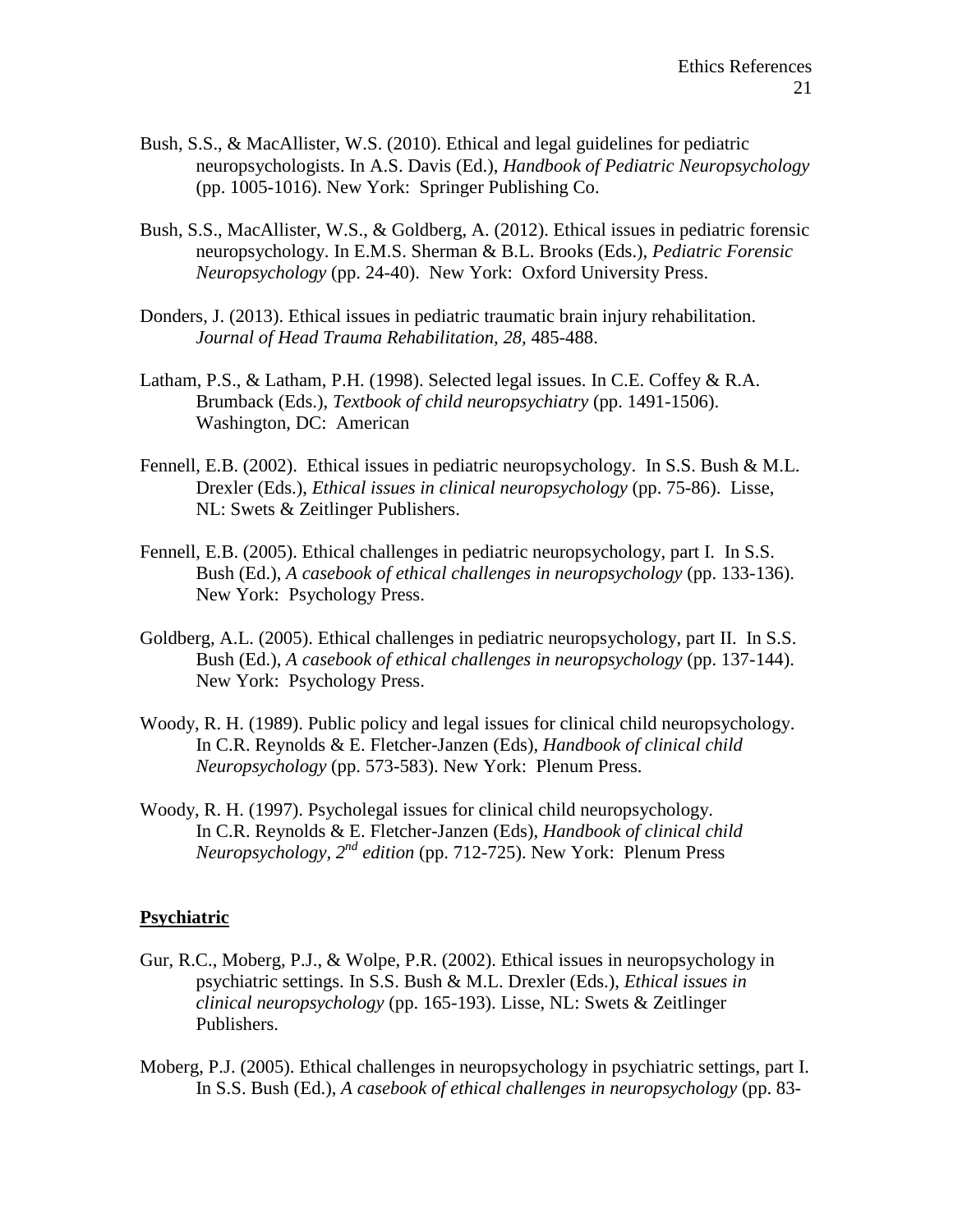88). New York: Psychology Press.

Yozawitz, A. (2005). Ethical challenges in neuropsychology in psychiatric settings, part II. In S.S. Bush (Ed.), *A casebook of ethical challenges in neuropsychology* (pp. 89-94). New York: Psychology Press.

### **Raw Test Data, Records, and Patient Information**

- Barth, J.T. (2000). Commentary on "Disclosure of tests and raw test data to the courts" by Paul Lees-Haley and John Courtney. *Neuropsychology Review, 10* (3), 179- 180.
- Behnke, S. (2003). Release of test data and APA's new Ethics Code. *Monitor on Psychology, 34* (7), 70-72.
- Bush, S.S., & Martin, T.A. (2006). The ethical and clinical practice of disclosing raw test data: Addressing the ongoing debate. *Applied Neuropsychology, 13*, 125-136.
- Bush, S.S., Rapp, D.L., & Ferber, P.S. (2010). Maximizing test security in forensic neuropsychology. In A.M. Horton, Jr. & L.C. Hartlage (Eds.), *Handbook of Forensic Neuropsychology, 2nd Edition* (pp. 177-195). New York: Springer Publishing Co.
- Erard, R.E. (2004). "A raw deal" reheated: Reply to comments by Rogers, Fischer, Smith and Evans. *Journal of Personality Assessment, 82* (1), 44-47.
- Fisher, C.B. (2003). Test data standard most notable change in new APA ethics code. *The National Psychologist*, Jan/Feb, 12-13.
- Freides, D. (1993). Proposed standard of professional practice: Neuropsychological reports display all quantitative data. *The Clinical Neuropsychologist, 7*, 234-235.
- Freides, D. (1995). Interpretations are more benign than data. *The Clinical Neuropsychologist, 9*, 248.
- Holloway, J.D. (2003). A stop-gap in the flow of sensitive patient information. *Monitor on Psychology, 34* (3), 28.
- Lees-Haley, P.R., & Courtney, J.C. (2000). Disclosure of tests and raw test data to the courts: A need for reform. *Neuropsychology Review, 10* (3), 169-175.
- Lees-Haley, P.R., & Courtney, J.C. (2000b). Reply to the commentary on "Disclosure of tests and raw test data to the courts". *Neuropsychology Review, 10* (3), 181-182.

McCaffrey, R.J., & Lynch, J.K. (2009). Test security in the new millennium: Is this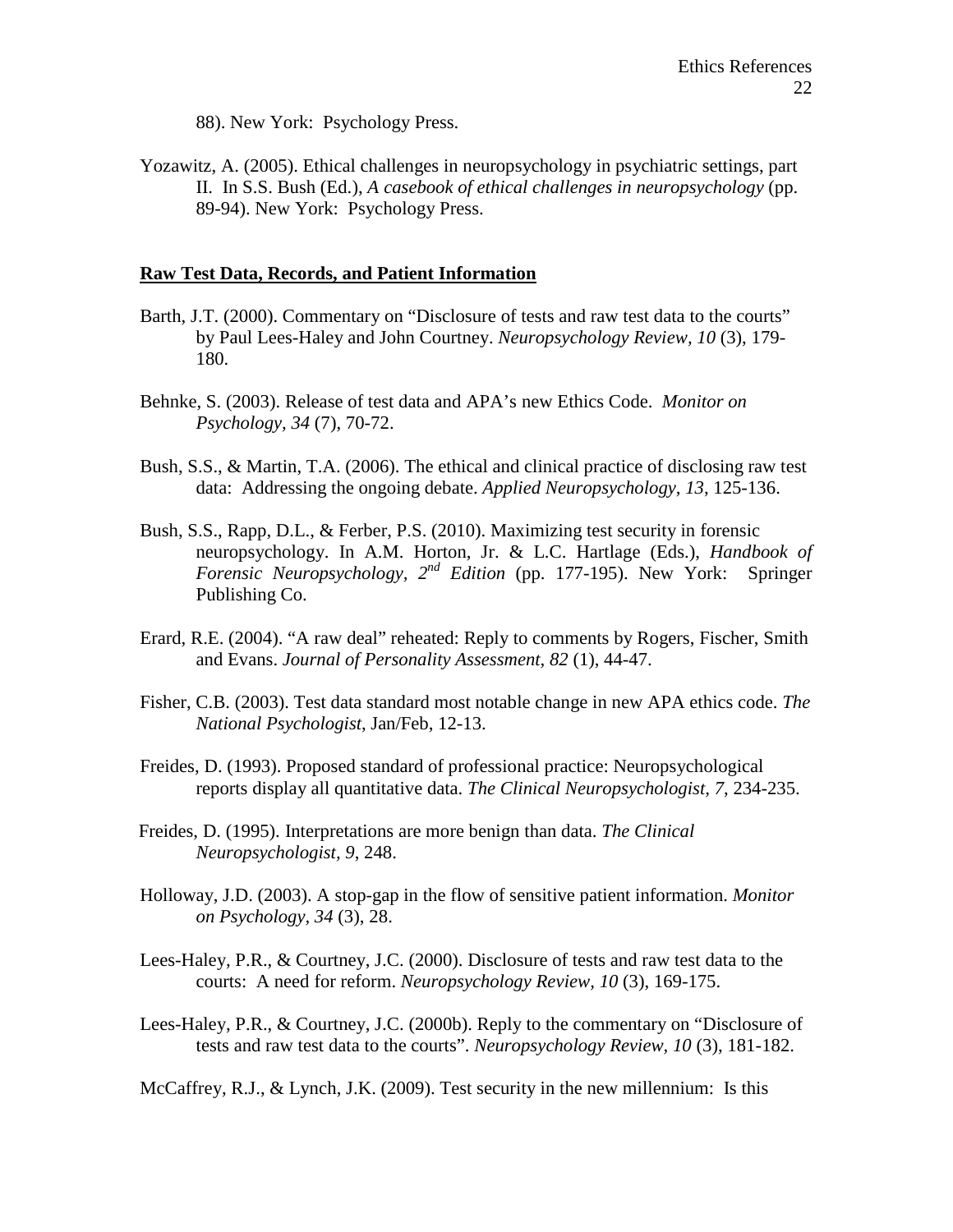really psychology's problem. *NYS Psychologist, XXI*, 27-30.

- Morel, K.R. (2009). Test security in medicolegal cases: Proposed guidelines for attorneys utilizing neuropsychological practice. *Archives of Clinical Neuropsychology, 24*, 635-646.
- Naugle, R.I. & McSweeny, A.J. (1995). On the practice of routinely appending neuropsychological data to reports, *The Clinical Neuropsychologist, 9* (3), 245- 247.
- Naugle, R.I. & McSweeny, A.J. (1996). More thoughts on the practice of routinely appending raw data to reports: Response to Freides and Matarazzo. *The Clinical Neuropsychologist, 10*, 313-314.
- Piazza, N.J., & Baruth, N.E. (1990). Patient record guidelines. *Journal of Counseling & Development, 68*, 313-316.
- Rapp, D.L., & Ferber, P.S. (2003). To release, or not to release raw test data, that is the question. In A.M. Horton, Jr. & L.C. Hartlage (Eds.), *Handbook of forensic neuropsychology* (pp. 337-368). New York: Springer Publishing Company.
- Rapp, D.L. Ferber, P.S., & Bush, S.S. (2008). Unresolved issues about release of test data and test materials. In A.M. Horton, Jr. & D. Wedding (Eds.), *The Neuropsychology Handbook, 3rd Edition* (pp. 471-500). New York: Springer Publishing Co.
- Rogers, R. (2004). APA 2002 ethic, amphibology, and the release of psychological test records: A counterperspective to Erard. *Journal of Personality Assessment, 82* (1), 31-34.
- Shapiro, D.L. (2000). Commentary: Disclosure of tests and raw data to the courts. *Neuropsychology Review, 10* (3), 175-176.
- Sweet, J. (1990). Further consideration of ethics in psychological testing: A broader perspective on releasing records. *Illinois Psychologist, 28*, 5-9.

### **Rehabilitation (Brain Injury)**

- Anderson, T.P., & Fearey, M.S. (1989). Legal guardianship in traumatic brain injury rehabilitation: Ethical implications. *Journal of Head Trauma Rehabilitation, 4,* 57-64.
- Auerbach, V., & Jann, B. (1989). Neurorehabilitation and HIV infection: Clinical and ethical dilemmas. *Journal of Head Trauma Rehabilitation, 4, 23-31*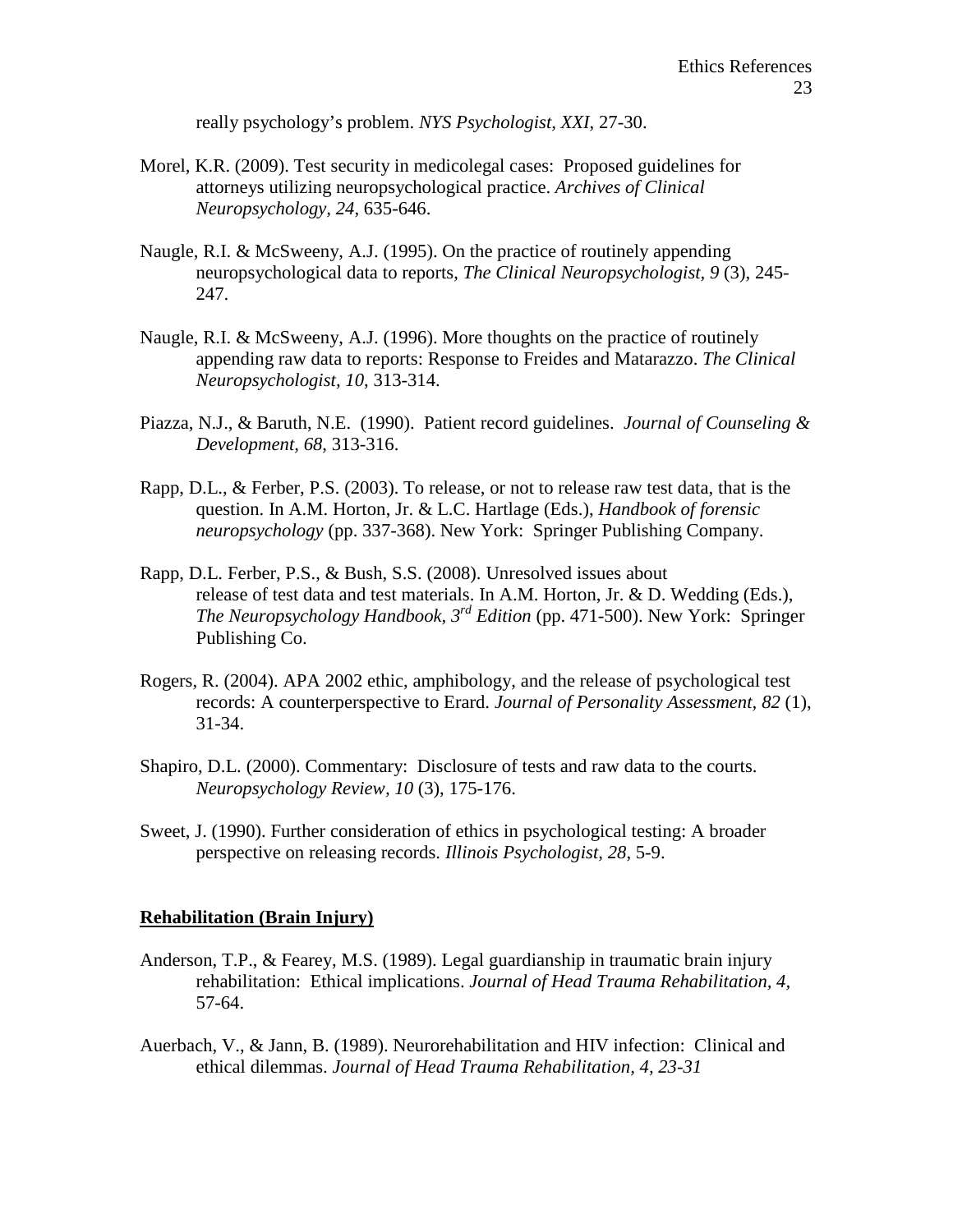- Banja, J. D. (1996). Ethics, values, and world culture: the impact on rehabilitation. *Disability Rehabilitation, 18*(6), 279-284.
- Banja, J. (1997). Values, function, and managed care: An ethical analysis. *Journal of Head Trauma Rehabilitation, 12,* 60-70.
- Banja, J. (1999). Patient advocacy at risk: ethical, legal and political dimensions of adverse reimbursement practices in brain injury rehabilitation in the US. *Brain Injury, 13*(10), 745-758.
- Banja, J.D. (2009). Are brain dead patients really dead? *Journal of Head Trauma Rehabilitation, 24,* 141-144.
- Banja, J., & Johnston, M. V. (1994). Outcomes evaluation in TBI rehabilitation. Part III: Ethical perspectives and social policy. *Archives of Physical Medicine and Rehabilitation, 75*(12 Spec No), SC19-26; discussion SC 27-28.
- Banja, J.D., Adler, R.K., & Stringer, A.Y. (1996). Ethical dimensions of caring for defiant patients: A case study. *Journal of Head Trauma Rehabilitation, 11* (6), 93-97.
- Banja, J.D., & Higgins,P. (1989). Videotaping therapeutic sessions and the right to privacy. *Journal of Head Trauma Rehabilitation, 4,* 65-74.
- Berube, J. E. (2000). The auto choice reform act. *Journal of Head Trauma Rehabilitation*, *15*(4), 1063-1067.
- Bontke, C.F. (1997). Managed care in traumatic brain injury rehabilitation: Physiatrists' concerns and ethical dilemmas. *Journal of Head Trauma Rehabilitation, 12,* 37- 43.
- Bush, S.S. (2010). Legal and ethical considerations in rehabilitation and health assessment. In E. Mpofu & T. Oakland (Eds.), *Assessment in Rehabilitation and Health* (pp. 22-36). Upper Saddle River, NJ: Merrill (Pearson Education Inc.).
- Cervell, L., & Banja, J.D. (1995). Ethical dilemmas resulting from insurance coverage for catastrophic rehabilitative care. *Journal of Head Trauma Rehabilitation, 10,* 90- 93.
- Caplan, A. (1997). The ethics of gatekeeping in rehabilitation medicine. *Journal of Head Trauma Rehabilitation, 12,* 29-36.
- Cope, N.D. (1989). Legal and ethical issues in the psychopharmacologic treatment of traumatic brain injury. *Journal of Head Trauma Rehabilitation, 4,* 13-21.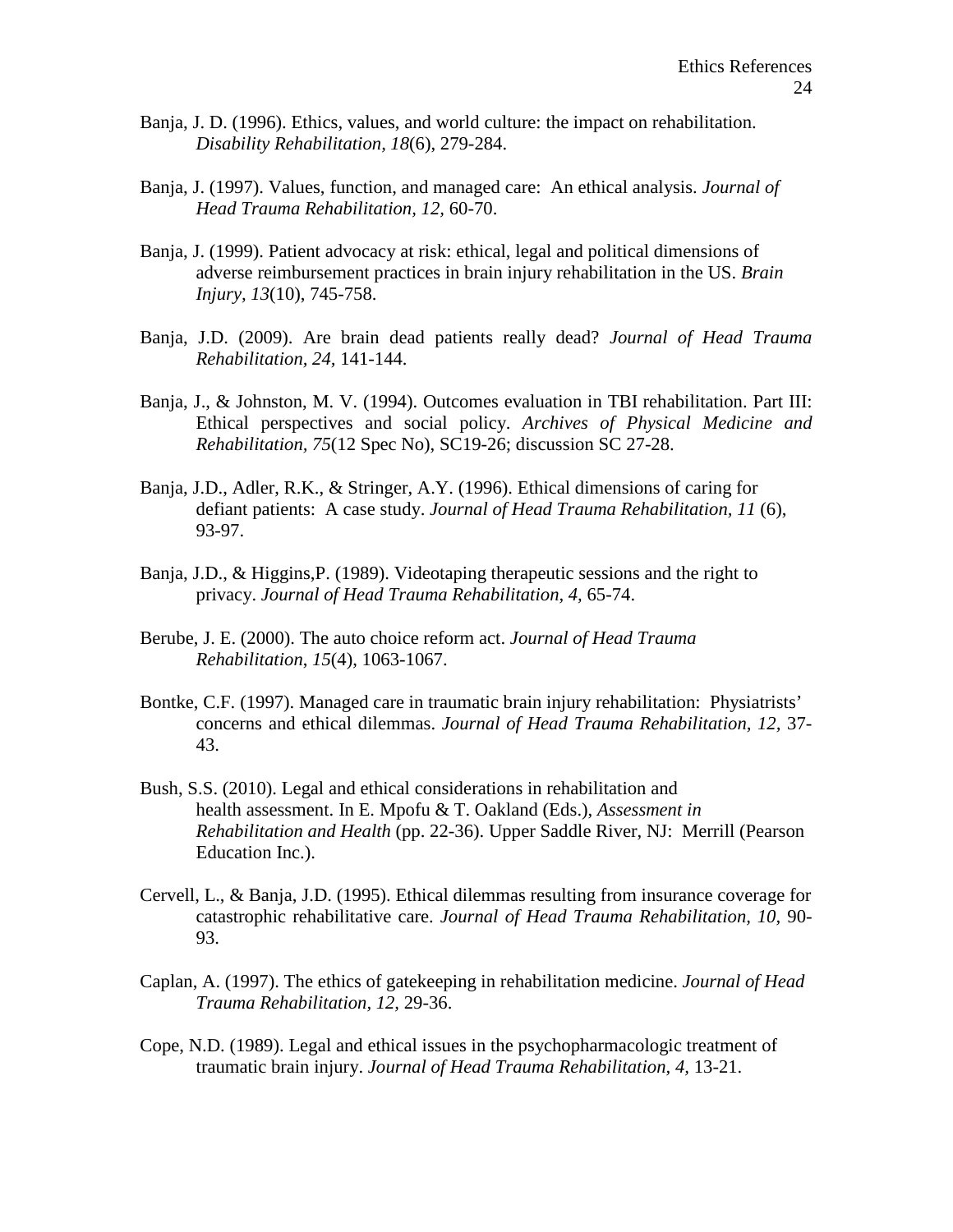- DeLuca, J. (2005). Ethical challenges in neuropsychology in rehabilitation settings, part I. In S.S. Bush (Ed.), *A casebook of ethical challenges in neuropsychology* (pp. 97- 103). New York: Psychology Press.
- Goldberg, G., & McNamee, S. (2013). Being completely locked-in: Neurophenomenology and the ethical challenge posed. *Journal of Head Trauma Rehabilitation, 28,* 146-148.
- Hanson, S. Guenther, R, Kerkhoff, T., & Liss, M. (2000). Ethics: Historical foundations, basic principles and contemporary issues. In R. Frank and T. Elliott (Eds.), *Handbook of rehabilitation psychology* (pp. 629-643). Washington, DC: APA.
- Haas, J.F. (1987). Ethical and legal aspects of psychotropic medications in brain injury. *Journal of Head Trauma Rehabilitation, 2,* 6-17.
- Johnson-Greene, D. (2005). Ethical challenges in neuropsychology in rehabilitation settings, part II. In S.S. Bush (Ed.), *A casebook of ethical challenges in neuropsychology* (pp. 104-110). New York: Psychology Press.
- Kerkhoff, T.R. (2009). Ethics and healthcare reform: Can we afford the status quo? *Journal of Head Trauma Rehabilitation, 24,* 475-477.
- Macciocchi, S.N. (2009). Doing good: The pitfalls of beneficence. *Journal of Head Trauma Rehabilitation, 24*, 72-74.
- Malec, J. F. (1993). Ethics in brain injury rehabilitation: existential choices among western cultural beliefs. *Brain Injury, 7*(5), 383-400.
- Malec, J. F. (1996). Ethical conflict resolution based on an ethics of relationships for brain injury rehabilitation. *Brain Injury, 10*(11), 781-795.
- Matthes, J., & Caples, H. (2013). Ethical issues in using deception to facilitate rehabilitation for a patient with severe traumatic brain injury. *Journal of Head Trauma Rehabilitation, 28,* 126-130.
- Phipps, E.J. (2000). Research ethics in head trauma rehabilitation. *Journal of Head Trauma Rehabilitation, 15,* 965-968.
- Romano, M.D. (1989). Ethical issues and families of brai-injured persons. *Journal of Head Trauma Rehabilitation, 4*, 33-41.
- Rosenthal, M. (1996). 1995 Sheldon Berrol, MD Senior Lectureship: The Ethics and efficacy of traumatic brain injury rehabilitation-myths, measurements, and meaning. *Journal of Head Trauma Rehabilitation, 11*(4), 88-95.
- Sim, J. (1998). Respect for autonomy: Issues in neurological rehabilitation. *Clinical*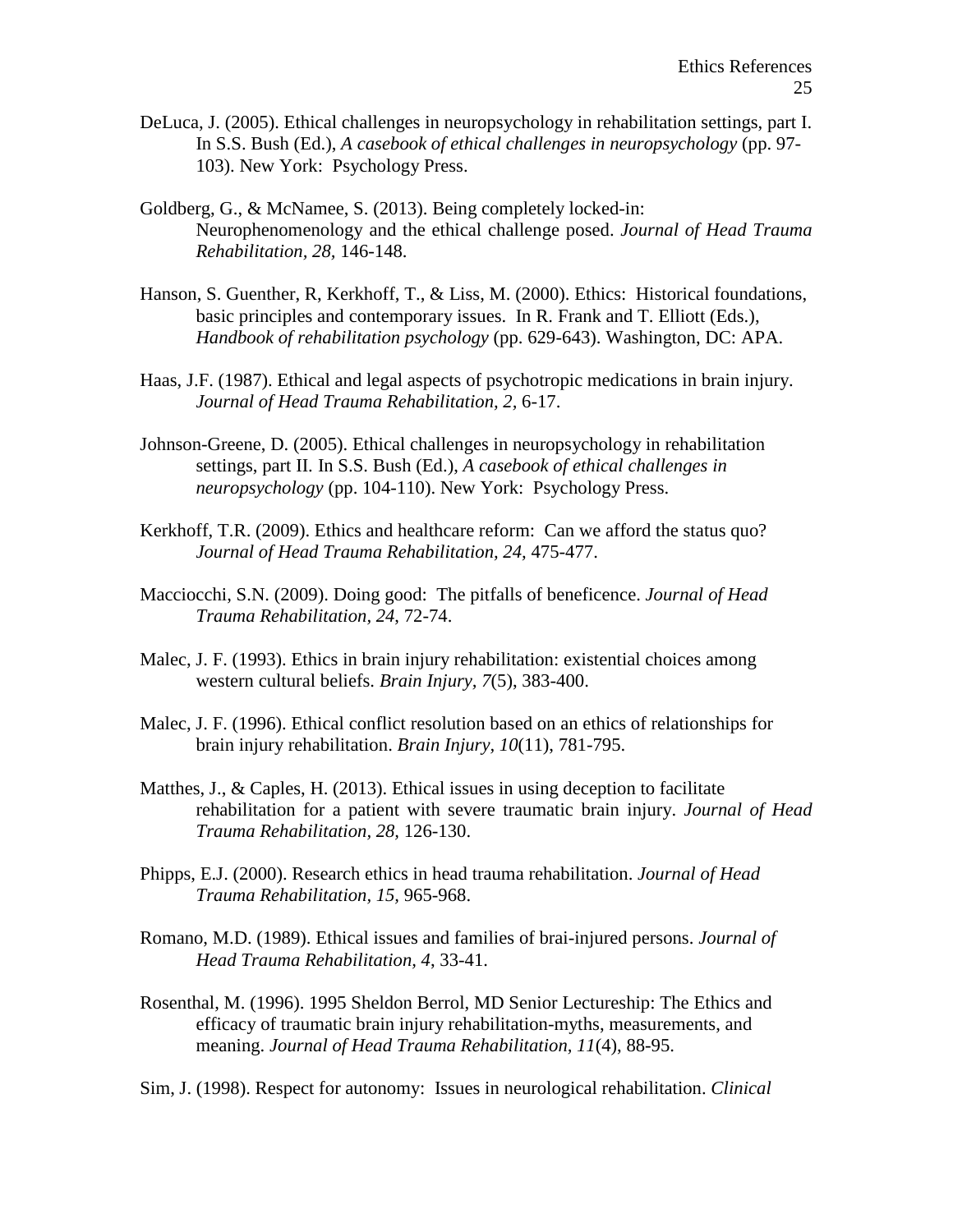*Rehabilitation, 12* (1), 3-10.

- Swiercinsky, D.P. (2002). Ethical issues in neuropsychological rehabilitation. In S.S. Bush & M.L. Drexler (Eds.), *Ethical issues in clinical neuropsychology* (pp. 201- 208). Lisse, NL: Swets & Zeitlinger Publishers.
- Ulicny, G.R. (1994). Marketing brain injury rehabilitation services: Toward a more ethical approach. *Journal of Head Trauma Rehabilitation, 9,* 73-76.
- Wilson, B. A. (1997). Cognitive rehabilitation: How it is and how it might be. *Journal of the International Neuropsychological Society, 3*(5), 487-496.

# **Research**

- Roberts, L.W., & Roberts, B.R. (1999). Psychiatric research ethics: An overview of evolving guidelines and current ethical dilemmas in the study of mental illness. *Biological Psychiatry, 46*, 1025-1038.
- Thompson, L.L. (2005). Ethical challenges in neuropsychological research, part I. In S.S. Bush (Ed.), *A casebook of ethical challenges in neuropsychology* (pp. 201-208). New York: Psychology Press.
- van Gorp, W.G. (2005). Ethical challenges in neuropsychological research, part II. In S.S. Bush (Ed.), *A casebook of ethical challenges in neuropsychology* (pp. 209- 212). New York: Psychology Press.

### **Sports**

- Bush, S.S., & Iverson, G.L. (2010). Ethical issues and practical considerations in sports neuropsychology. In F.M. Webbe (Ed.), *Handbook of Sport Neuropsychology* (pp. 35-52). New York: Spring Publishing Company.
- Echemendia, R.J. & Parker, E. (1998). Ethical issues in the neuropsychological assessment of athletes. In J. Bailes, M. Lovell, & J. Maroon (Eds.), *Sports related concussion and nervous system injuries* (pp. 151-170). St. Louis, MO: Quality Medical Publishers.
- Parker, E.J., Echemendia, R.J., & Milhouse, C. (2004). Ethical issues in the evaluation of athletes. In M. Lovell, R. Echemendia, J. Barth, & M. Collins (Eds.), *Traumatic brain injury in sports: An international neuropsychological perspective* (pp. 467- 477). Lisse, NL: Swets & Zeitlinger Publishers.
- Valerio, J., & Illes, J. (2012). Ethical implications of neuroimaging in sports concussion. *Journal of Head Trauma Rehabilitation, 27,* 216-221.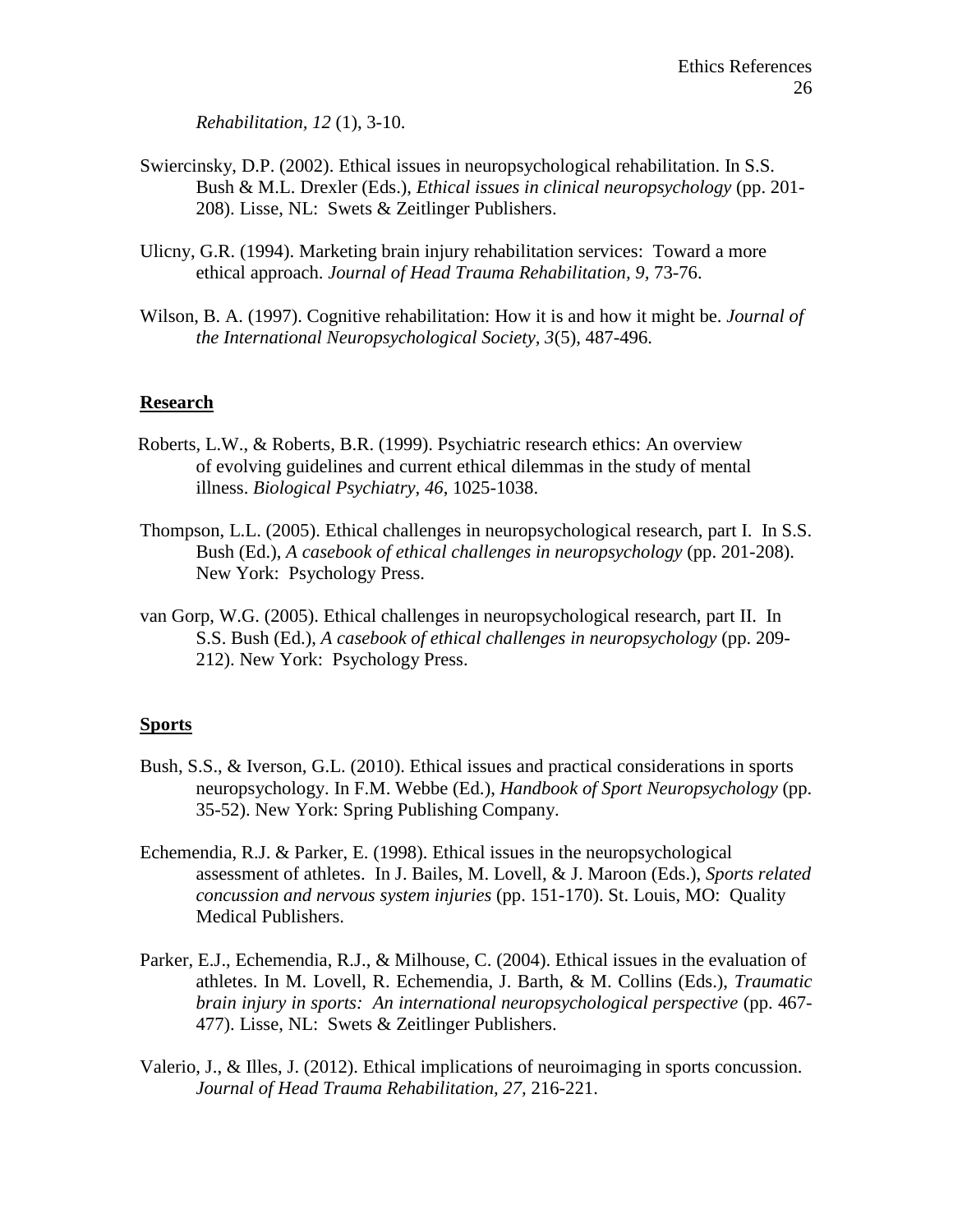# **Symptom & Performance Validity Assessment**

- Bush, S.S. (2007). Ethical implications for the assessment of symptom validity. *Praxis der Rechtspsychologie, 17*, 63-82.
- Bush, S.S. (2009). Symptom validity assessment practices: Ethical and professional considerations (Die praxis der beschwerdenvalidierung: Ethische und fachwissenschaftliche gesichtspunkte). In T. Merten & H. Dettenborn (Eds.), *Assessment of Malingering* (*Diagnostik der Beschwerdenvaliditat*) (pp. 79-100). Berlin, Germany: Deutscher Psychologen Verlag.
- Bush, S.S. (2013). Ethical considerations in mild traumatic brain injury cases and symptom validity assessment. In D.A. Carone & S.S. Bush (Eds.), *Mild Traumatic Brain Injury: Symptom Validity Assessment and Malingering* (pp. 45- 56). New York: Springer Publishing Company.
- Cox, D.R. (2005). Ethical challenges in the determination of response validity in neuropsychology, part I. In S.S. Bush (Ed.), *A casebook of ethical challenges in neuropsychology* (pp. 229-237). New York: Psychology Press.
- Crouch, J.A. (2005). Ethical challenges in the determination of response validity in neuropsychology, part II. In S.S. Bush (Ed.), *A casebook of ethical challenges in neuropsychology* (pp. 238-249). New York: Psychology Press.
- Iverson, G.L. (2006). Ethical issues associated with the assessment of exaggeration, poor effort, and malingering. *Applied Neuropsychology, 13*, 77-90.

# **Technicians**

- DeLuca, J.W. (1989) Neuropsychology technicians in clinical practice: Precedents, rationale and current deployment. *The Clinical Neuropsychologist, 3*(1), 3-21.
- Hall, J.D., Howerton, D.L., & Bolin, A.U. (2005). The use of testing technicians: Critical issues for professional psychology. *International Journal of Testing, 5*, 357–375.
- Malek-Ahmadi, M., Erickson, T., Puente, A.E., Pliskin, N., & Rock, R. (2012). The use of psychometrists in clinical neuropsychology: History, current status, and future directions. *Applied Neuropsychology: Adult, 19*, 26-31.
- Wong,T.M., Fujii, D.E. (2004). Neuropsychological assessment of Asian Americans: Demographic factors, cultural diversity, and practical guidelines. *Applied Neuropsychology, 11*, 23-36.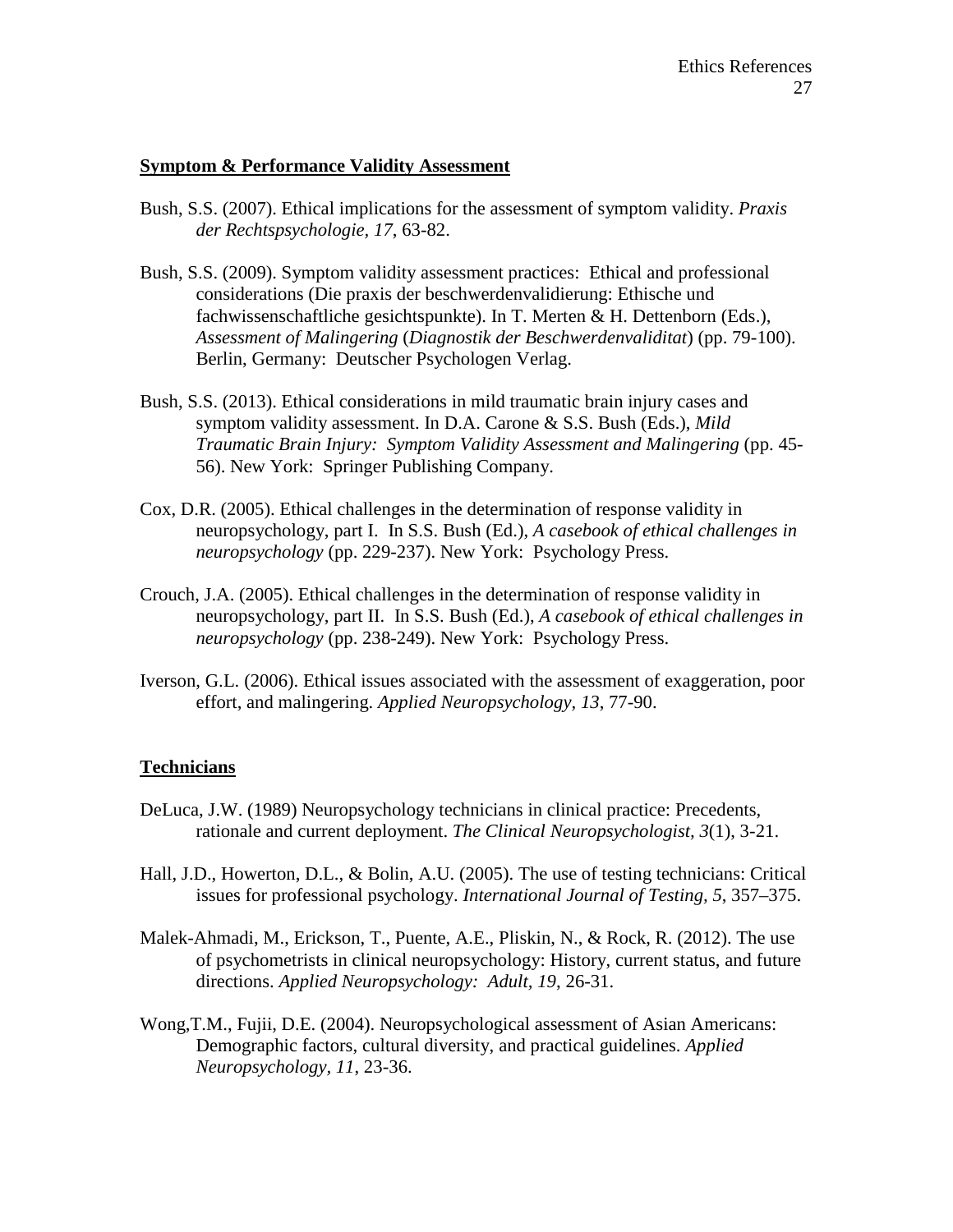# **Technology**

- Ackerman, R.J., & Banks, M.E. (1990). Computers and ethical treatment for braininjured patients. *Social Science Computer Review, 8* (1), 83-95.
- Browndyke, J.N. (2005). Ethical challenges with the use of information technology and telecommunications in neuropsychology, part I. In S.S. Bush (Ed.), *A casebook of ethical challenges in neuropsychology* (pp. 179-189). New York: Psychology Press.
- Bush, S., Naugle, R., & Johnson-Greene, D. (2002). The interface of information technology and neuropsychology: Ethical issues and recommendations. *The Clinical Neuropsychologist, 16* (4), 536-547.
- Grosh, M.C., Gottlieb, M.C., & Cullum, M. (2011). Initial practice recommendations for teleneuropsychology. *The Clinical Neuropsychologist, 25*, 1119-1133.
- Matthews, C.G., Harley, J.P., & Malec, J.F. (1991). Guidelines for computer-assisted neuropsychological rehabilitation and cognitive remediation. *The Clinical Neuropsychologist, 5* (1), 3-19.
- McMinn, M.R., Ellens, B.M., & Soref, E. (1999). Ethical perspectives and practice behaviors involving computer-based test interpretation. *Assessment, 6*, 71-77.
- Naglieri, J.A., Drasgow, F., Schmit, M., et al (2004). Psychological testing on the internet: New problems, old issues. *American Psychologist, 59*, 150-162.
- Rizzo, A., Schultheis, M.T., & Rothbaum, B.O. (2002). Ethical issues for the use of virtual reality in the psychological sciences. In S.S. Bush & M.L. Drexler (Eds.), *Ethical Issues in Clinical Neuropsychology* (pp. 243-279). Lisse, NL: Swets & Zeitlinger Publishers.
- Schatz, P. (2005). Ethical challenges with the use of information technology and telecommunications in neuropsychology, part II. In S.S. Bush (Ed.), *A casebook of ethical challenges in neuropsychology* (pp. 190-198). New York: Psychology Press.

### **Test Construction**

Adams, K.M. (2000). Practical and ethical issues pertaining to test revisions. *Psychological Assessment, 12*, 281-286.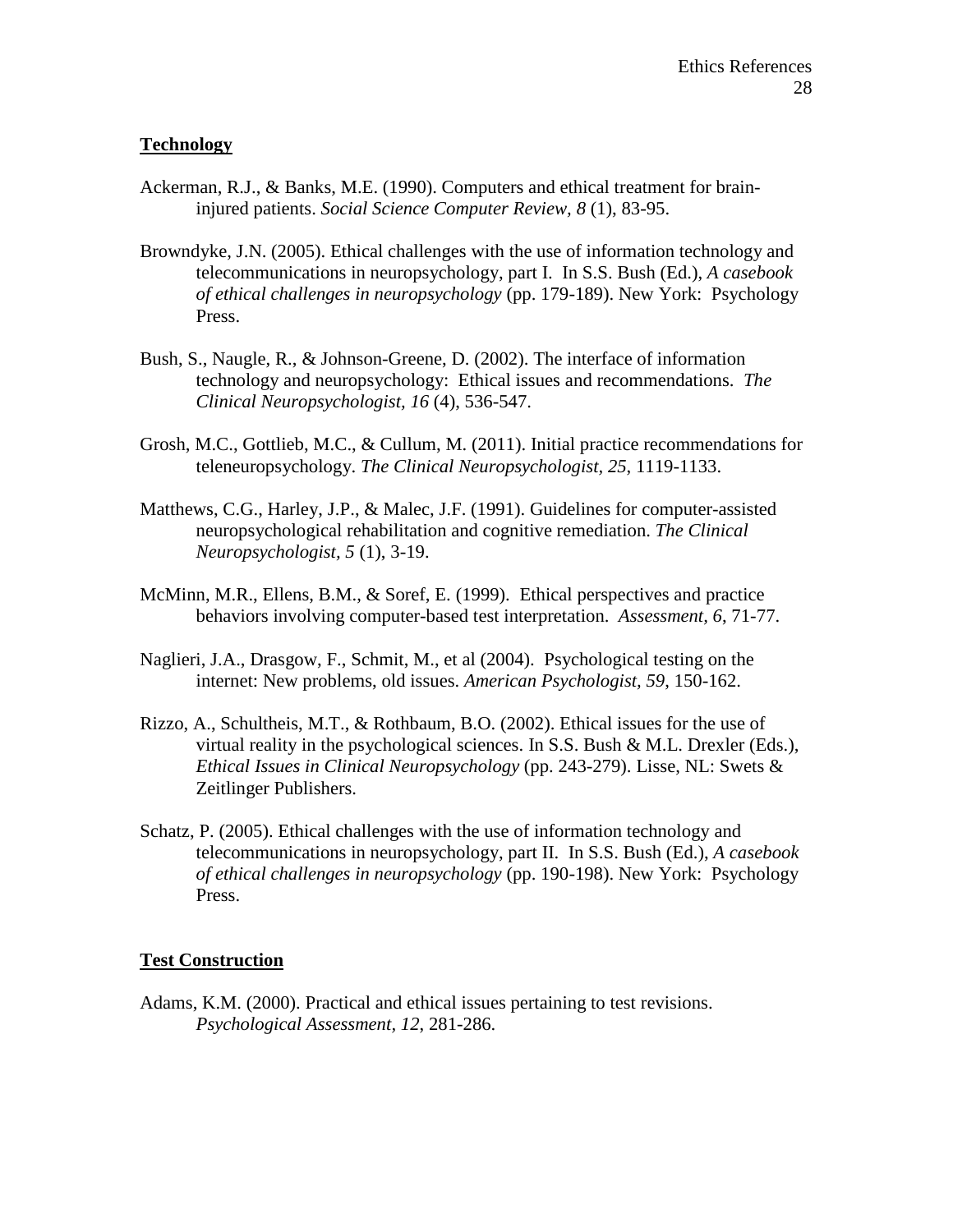- Anderson, Jr., R.M., & Palozzi, A.M. (2002). Ethical issues in test construction, selection, and security. In S.S. Bush & M.L. Drexler (Eds.), *Ethical issues in clinical neuropsychology* (pp. 39-50). Lisse, NL: Swets & Zeitlinger Publishers.
- Bush, S.S. (2010). Determining whether or when to adopt new versions of psychological and neuropsychological tests. *The Clinical Neuropsychologist*, *24*, 7-16.
- Butcher, J.N. (2000). Revising psychological tests: Lessons learned from revision of the MMPI. *Psychological Assessment,* 12, 263-271.
- Golden, C.J. (2005). Ethical challenges in neuropsychological test development, part I. In S.S. Bush (Ed.), *A casebook of ethical challenges in neuropsychology* (pp. 215- 220). New York: Psychology Press.
- Sivan, A.B. (2005). Ethical challenges in neuropsychological test development, part II. In S.S. Bush (Ed.), *A casebook of ethical challenges in neuropsychology* (pp. 221- 226). New York: Psychology Press.

# **Third Party Observers**

- Binder, L.M., & Johnson-Greene, D. (1995). Observer effects on neuropsychological performance: A case report. *The Clinical Neuropsychologist, 9*, 74-78.
- Blase, J.J. (2003). Trained third-party presence during forensic neuropsychological evaluations. In A.M. Horton, Jr. & L.C. Hartlage (Eds.), *Handbook of forensic neuropsychology* (pp. 369-382). New York: Springer Publishing Company.
- Butler, J., & Baumeister, R.F. (1998). The trouble with friendly faces: Skilled performance with a supportive audience. *Journal of Personality and Social Psychology, 75*, 1213-1230.
- Constantinou, M., Ashendorf, L., & McCaffrey, R.J. (2002). When the 3rd party observer of a neuropsychological evaluation is an audio-recorder. *The Clinical Neuropsychologist, 16* (3), 407-412.
- Constantinou, M., Ashendorf, L., & McCaffrey, R.J. (2005). Effects of a third party observer during neuropsychological assessment: When the observer is a video camera. *Journal of Forensic Neuropsychology, 4*, 39-48.
- Duff, K., & Fisher, J.M. (2005). Ethical dilemmas with third party observers. *Journal of Forensic Neuropsychology, 4*, 65-82.

Gavett, B.E., Lynch, J.K., & McCaffrey, R.J. (2005). Third party observers: The effect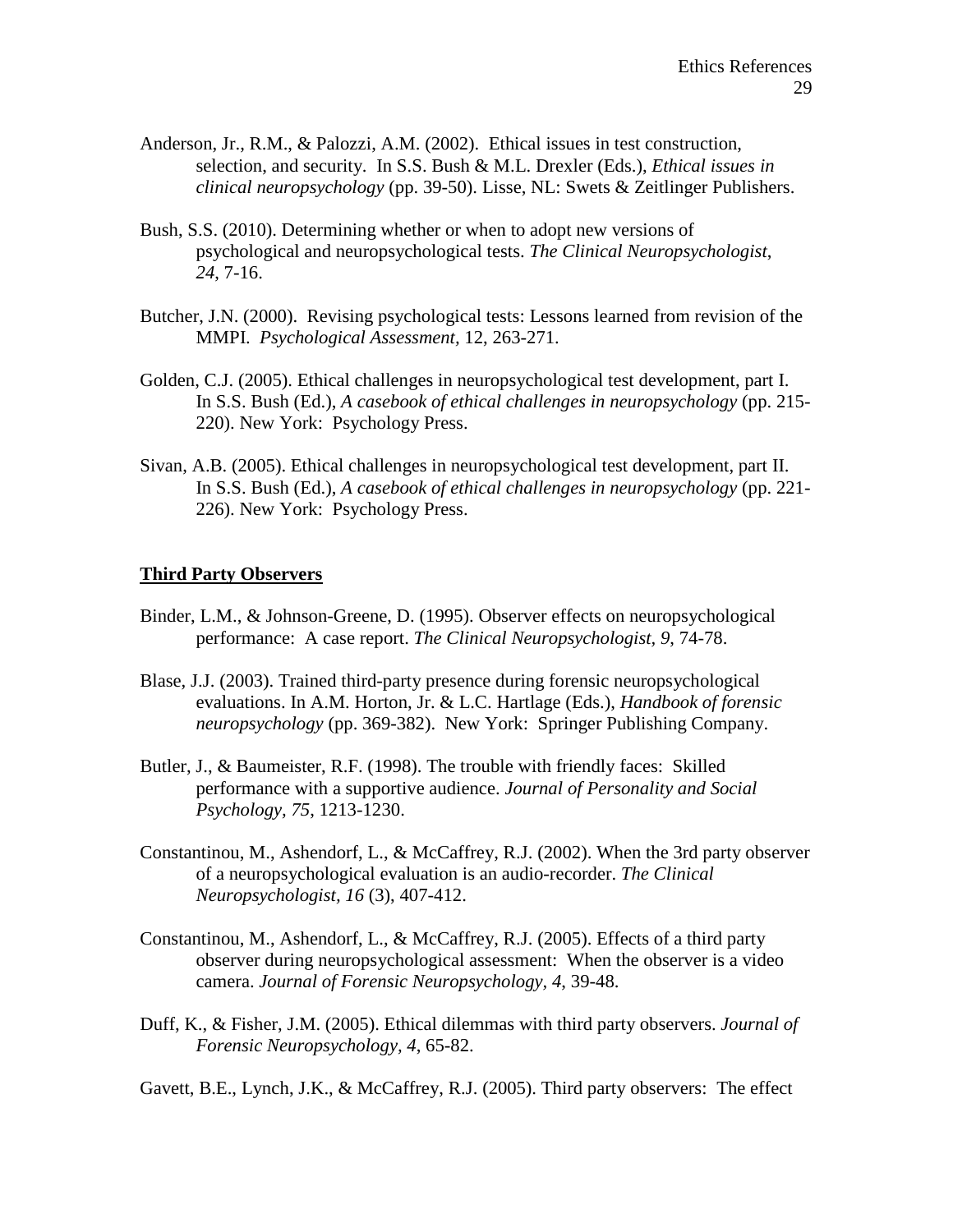size is greater than you might think. *Journal of Forensic Neuropsychology, 4*, 49- 64.

- Gavett, B.E., & McCaffrey, R.J. (2007). The influence of an adaptation period in reducing the third party effect during a neuropsychological evaluation. *Archives of Clinical Neuropsychology, 22,* 699-710.
- Horwitz, J.E., & McCaffrey, R.J. (2008). Effects of a third party observer and anxiety on tests of executive function. *Archives of Clinical Neuropsychology, 23*, 409-418.
- Howe, L.L.S., & McCaffrey, R.J. (2010). Third party observation during neuropsychological evaluation: An update on the literature, practical advice for practitioners, and future directions. *The Clinical Neuropsychologist, 24*, 518-537.
- Kehrer, C., Sanchez, P., Habif, U., Rosenbaum, J.G., & Townes, B. (2000). Effects of a significant-other observer on neuropsychological test performance. *The Clinical Neuropsychologist, 14*, 67-71.
- LaCalle, J. (1987). Forensic psychological evaluations through an interpreter: Legal and ethical issues. *American Journal of Forensic Psychology, 5*, 29-43.
- Lynch, J.K. (2005). Effect of a third party observer on neuropsychological test performance following closed head injury. *Journal of Forensic Neuropsychology, 4*, 17-26.
- McCaffrey, R.J. (2005). Some final thoughts and comments regarding the issue of third party observers. *Journal of Forensic Neuropsychology, 4*, 83-91.
- McCaffrey, R. J., Fisher, J. M., Gold, B. A., & Lynch, J. K. (1996). Presence of third parties during neuropsychological evaluation: Who is evaluating whom? *The Clinical Neuropsychologist, 10*(4), 435-449.
- McCaffrey, R.J., Lynch, J.K., & Yantz, C.L. (2005). Third party observers: Why all the fuss? *Journal of Forensic Neuropsychology, 4*, 1-16.
- McSweeny, A.J., Becker, B.C., Naugle, R.I., Snow, W.G., Binder, L.M., & Thompson, L.L. (1998). Ethical issues related to presence of third party observers in clinical neuropsychological evaluations. *The Clinical Neuropsychologist, 12* (4), 552-560.
- Yantz, C.L., & McCaffrey, R.J. (2006). Effects of a supervisor's observation on memory test performance of the examinee: Third party observer effect confirmed. *Journal of Forensic Neuropsychology, 4*, 27-38.
- Yantz, C.L., & McCaffrey, R.J. (2007). Social facilitation effect of examiner attention or inattention to computer-administered neuropsychological tests: First sign that the examiner may affect results. *The Clinical Neuropsychologist, 21*, 663-671.